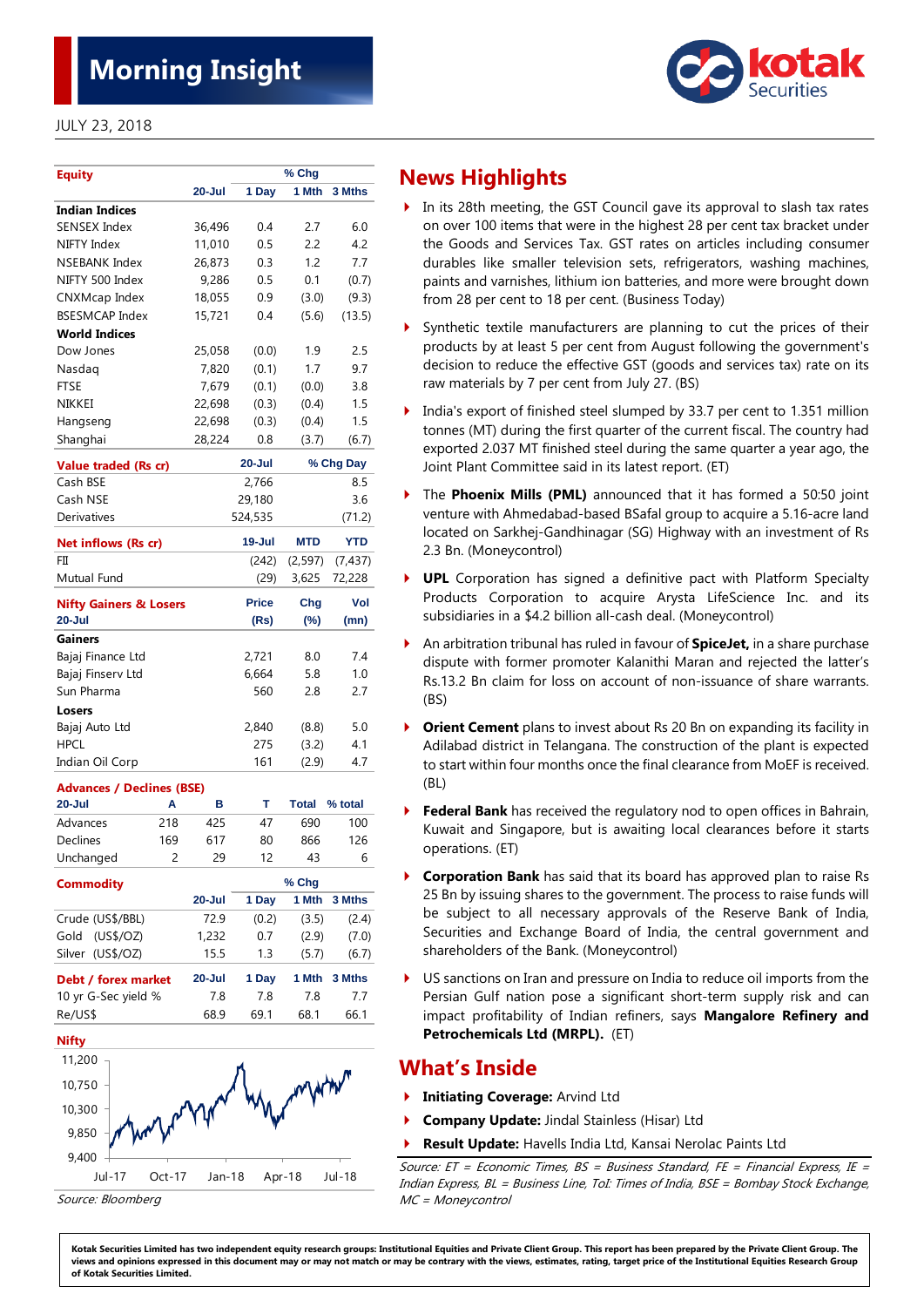

# **Initiating Coverage**

#### **Stock Details**

| Market cap (Rs mn) | ÷  | 105684    |
|--------------------|----|-----------|
| 52-wk Hi/Lo (Rs)   |    | 479 / 353 |
| Face Value (Rs)    | ٠  | 10        |
| 3M Avg. daily vol  | ÷. | 1,737,962 |
| Shares o/s (m)     | ٠  | 259       |
| Source: Bloomberg  |    |           |

#### **Financial Summary**

| Y/E Mar (Rs mn)         | <b>FY18</b> | <b>FY19E</b> | <b>FY20E</b> |
|-------------------------|-------------|--------------|--------------|
| Revenue                 | 108261      | 121495       | 139008       |
| Growth (%)              | 17.2        | 12.2         | 14.4         |
| EBITDA                  | 9650        | 11464        | 14723        |
| EBITDA margin (%)       | 8.9         | 9.4          | 10.6         |
| PAT                     | 3158        | 4211         | 6506         |
| EPS                     | 12.2        | 16.3         | 25.2         |
| EPS Growth (%)          | (1)         | 33           | 54           |
| Book value (Rs/share)   | 158         | 172          | 194          |
| Dividend per share (Rs) | 2.4         | 2.4          | 2.4          |
| ROCE (%)                | 8.8         | 10.2         | 13.3         |
| ROE (%)                 | 8.1         | 9.9          | 13.8         |
| P/E(x)                  | 32.6        | 24.4         | 15.8         |
| EV/EBITDA (x)           | 13.8        | 11.6         | 9.0          |
| P/BV(x)                 | 2.5         | 2.3          | 2.1          |

Source: Kotak Securities - PCG; Company

#### **Shareholding Pattern (%)**

| (%)       |      | <b>Jun-18 Mar-18 Dec-17</b> |      |
|-----------|------|-----------------------------|------|
| Promoters | 429  | 42.9                        | 42 9 |
| FП        | 219  | 271                         | 271  |
| DШ        | 18.6 | 13.8                        | 141  |
| Others    | 16.6 | 13.8                        | 159  |

#### *Source: Company*

#### **Price Performance (%)**

| (%)        | 1M    | зм    | 6М     |
|------------|-------|-------|--------|
| Arvind Ltd | (1.5) | (5.2) | (11.0) |
| Nifty      | 22    | 42    | 11     |
|            |       |       |        |

#### *Source: Bloomberg*



*Source: Bloomberg*

**Pankaj Kumar** pankajr.kumar@kotak.com +91 22 6218 6434

# **ARVIND LTD**

# **PRICE RS. 398 TARGET RS. 500 BUY**

Arvind Ltd promoted by Lalbhai family, is a leading textiles company with presence in textiles, branded apparel and engineering business. Its branded apparel business has a portfolio of 15 international licensed brands (such as US Polo, Arrow, Tommy Hilfiger, Calvin Klein, etc) and 12 in-house brands (such as Flying Machine) which are managed by qualified professionals. We expect all its brands to be profitable in FY19E, resulting in 230 bps improvement in EBITDA margins of the branded apparel business between FY18-20E. Further, its verticalization strategy in its textiles business by focusing on garmenting business would positively impact the RoCE of the business. We believe that Arvind being a major player in branded apparel business and having long history in textiles business would be benefited by rising disposable income, growth in retail sector and increasing preference towards branded apparels. We believe that the demerger of branded apparel and engineering business would unlock value of each of the businesses post listing. We initiate coverage on the stock with BUY recommendation and SOTP based target price of Rs 500.

## **Key investment argument**

- **Largest portfolio of brands managed by qualified professionals.** Arvind has a portfolio of 15 international licensed brands and 12 in-house brands targeting different segments and are managed by qualified and experienced professionals. The company has delivered robust track record in certain brands in terms of their sales performance in India and built relationship of over 20 years with the brand owners. Based on this, the company registered revenue and EBIT CAGR (organic  $+$  inorganic) of 22.3% and 32.1%, respectively in branded apparel business in FY13-18. We expect that the trend to continue with 20.6% CAGR in revenue and 41.2% CAGR in EBITDA in FY18-20E.
- **Margins to improve with all brands business turning profitable.** Over the years, Arvind had built up strong portfolio of licensed international brands and has been investing in growing them. The rise in scale of operation of these brands resulted in increased contribution to the bottomline. At the end of FY18, barring three brands, all others were EBITDA positive. The balance three brands are expected to be profitable in FY19E led by increased scale of operation. In addition, its Power brands like Arrow, US Polo and Flying Machine which command higher margins should maintain their pace in terms of growth. Based on this, we expect 230 bps improvement in EBITDA margins of branded apparel business in FY18-20E.

#### **Verticalization of textiles business would positively impact returns ratios.**

The company has adopted verticalization strategy in order to move up in value chain by increasing focus on garmenting business. This strategy is based on its strong customer relationship and high quality raw material supply through inhouse manufacturing. Presently, the company is utilizing 10% of its fabric capacity for garmenting and targets to achieve 30-35% in the next three to four years. We believe that the verticalization strategy would positively impact the RoCE of the textiles business in the longer run as garmenting business has higher returns ratios. Further, the company's focus towards low cost destination would help it in competing against international peers.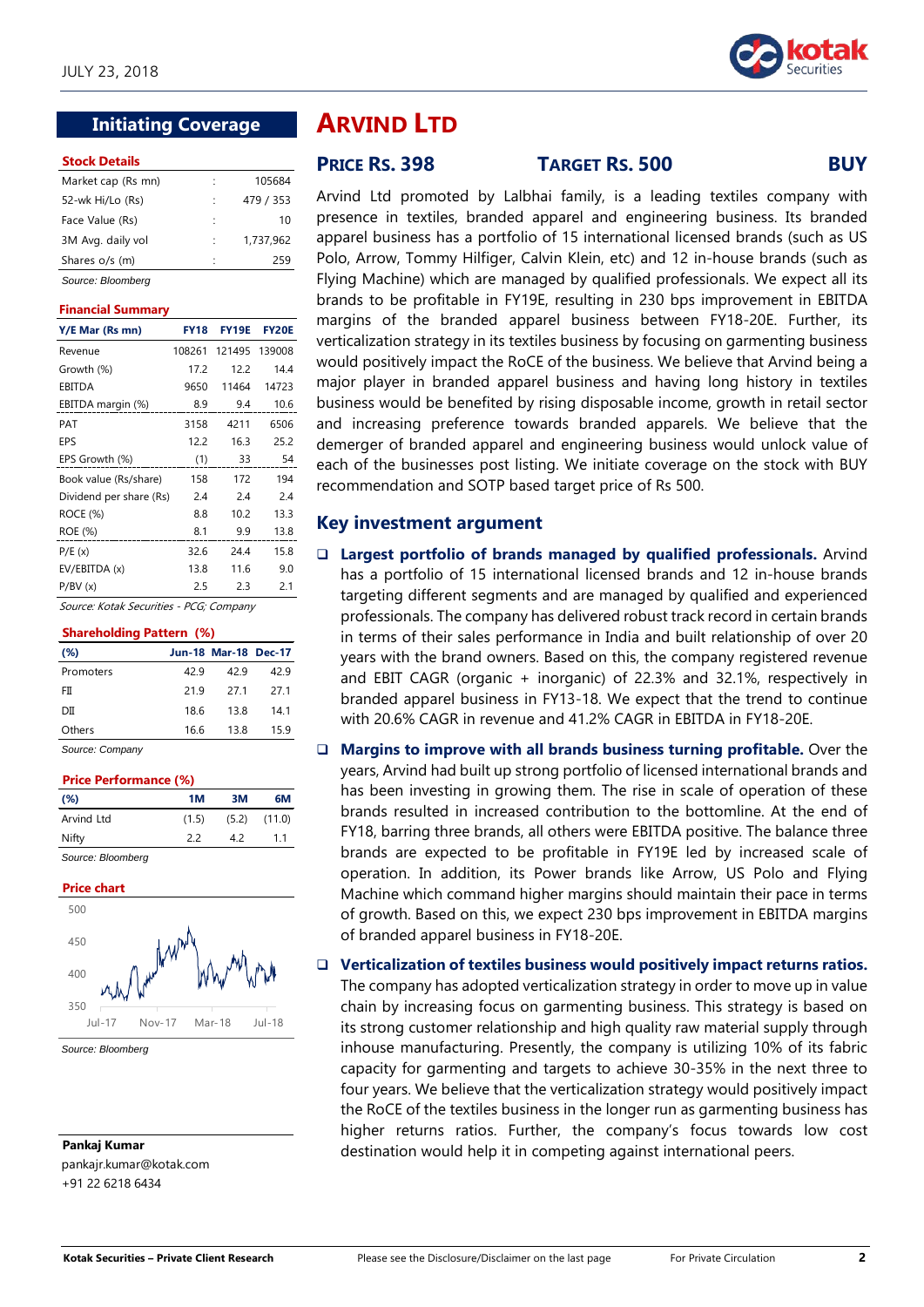

- **Demerger to create focused approach on individual businesses.** Arvind has taken decision to demerge its branded apparel and engineering business into separate companies and list them separately. The branded apparel business will be demerged into Arvind Fashions Ltd. (AFL) and engineering business will be demerged into Anup Engineering Ltd (AEL). The demerger would create three separately listed companies focusing on three different business which will lead to increase in focus of individual businesses. We believe that the demerger would also unlock value of each of the businesses post listing expected in next 3-6 months.
- **Positive outlook for Indian textiles sector.** The textile industry in India has grown at a CAGR of over 10% in 2009-17 (July 2017) and is expected to reach US\$ 250 bn by 2019. The current fashion retail market is  $\sim$  US\$ 46 bn and is expected to grow at a CAGR of 9.7% to reach US\$ 115 bn by 2026. The growth is driven by increasing preference towards brands, favorable demographics led by large young population, increasing urbanization, entry of international brands, etc.

# **Outlook & Valuation**

We expect company's revenue and PAT to grow at a CAGR of 13.4% and 43.5%, respectively in FY18-20E driven by 27% volume CAGR in garments business, 20.6% CAGR growth in branded retail business, all brands turning profitable and improved operating leverage across segments. We expect 170 bps improvement in EBITDA margins in FY18-20E. This will have positive impact on earnings, cash flows and returns ratios.

The stock is presently trading at FY19E/20E PE of 24.4/15.8 based on EPS of Rs. 16.3/25.2 respectively. We have valued Arvind on sum of the parts basis (SOTP) where we have assigned FY20E EV/EBITDA multiple of 16x to the branded apparel business, 8x to the textile business and 13x to the engineering business. We initiate coverage on the stock with BUY recommendation and SOTP based target price of Rs 500.

# **Risks & Concerns**

- $\Box$  Major revision in license terms of foreign brands
- **Lower export incentive**
- $\Box$  Raw material or forex volatility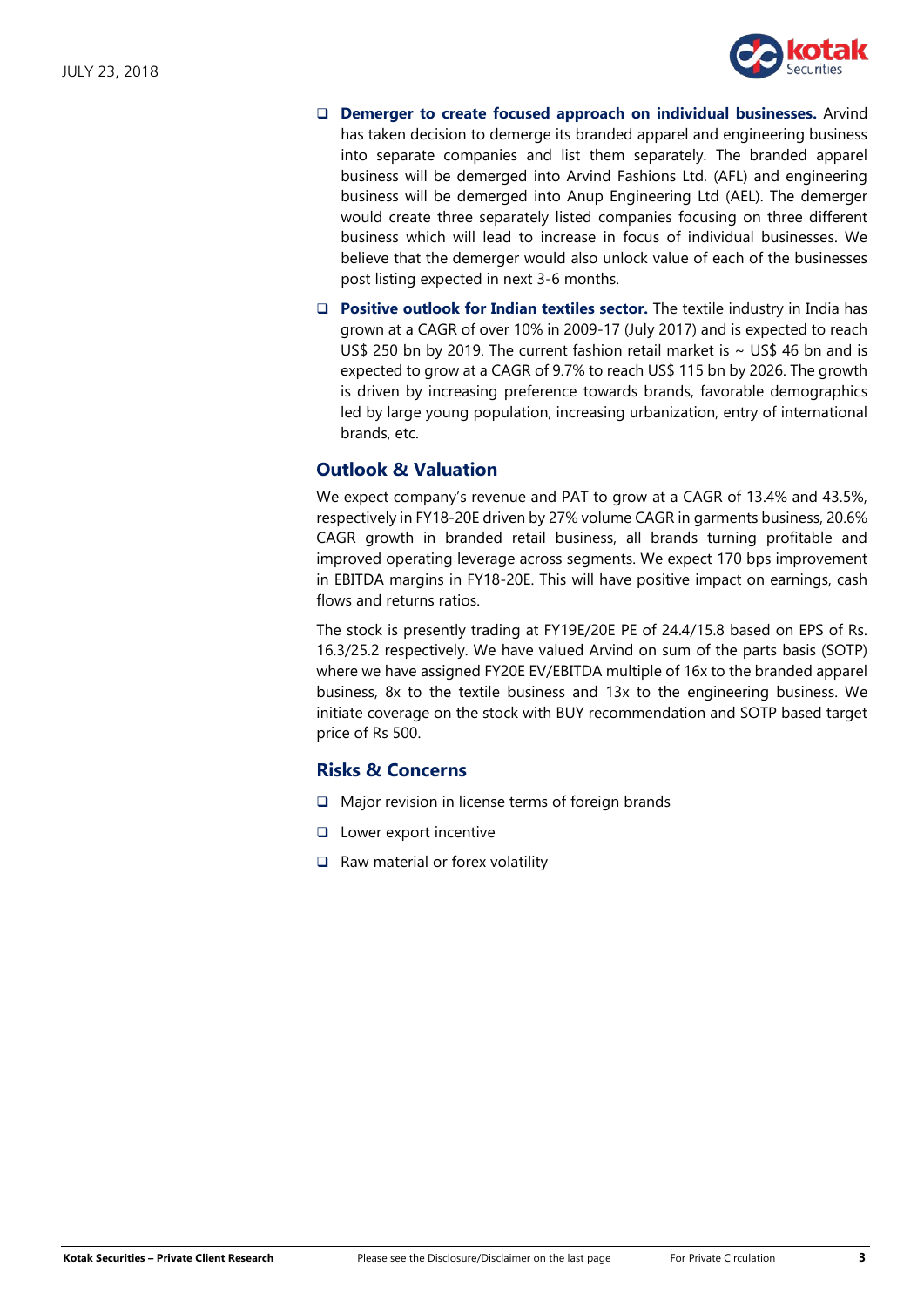

## **Company Update**

#### **Stock Details**

| Market cap (Rs mn)   |   | 28784     |
|----------------------|---|-----------|
| 52-wk Hi/Lo (Rs)     |   | 252 / 121 |
| Face Value (Rs)      |   |           |
| 3M Avg. daily volume |   | 867,216   |
| Shares o/s (m)       | ٠ | 236       |
|                      |   |           |

*Source: Bloomberg*

#### **Financial Summary**

| Y/E Mar (Rs mn)   | <b>FY18</b> | <b>FY19E</b>    | <b>FY20E</b> |
|-------------------|-------------|-----------------|--------------|
| Sales             | 103.571     | 108,237 113,190 |              |
| Growth (%)        | 33.2        | 4.5             | 4.6          |
| EBITDA            | 12,306      | 13,363          | 14,245       |
| EBITDA margin (%) | 11.9        | 12.3            | 12.6         |
| Net profit        | 5,912       | 5,068           | 5,786        |
| Adj EPS (Rs)      | 25.1        | 21.5            | 24.5         |
| Growth (%)        | 106.1       | (14.3)          | 14.1         |
| BV (Rs/share)     | 62          | 84              | 109          |
| ROE (%)           | 40.1        | 25.6            | 22.6         |
| ROCE (%)          | 27.8        | 27.2            | 28.1         |
| EV/EBITDA (x)     | 3.4         | 3.0             | 2.3          |
| P/E(x)            | 4.8         | 5.6             | 4.9          |
| P/BV(x)           | 1.9         | 1.4             | 1.1          |

Source: Company

|  | <b>Shareholding Pattern (%)</b> |  |
|--|---------------------------------|--|
|  |                                 |  |

| $(\%)$    | <b>Jun-18</b> | <b>Mar-18 Dec-17</b> |      |
|-----------|---------------|----------------------|------|
| Promoters | 57.7          | 57.7                 | 57.7 |
| FII       | 21.3          | 19.3                 | 19.3 |
| DII       | 27            | 3.8                  | 5.1  |
| Others    | 17.9          | 192                  | 18.0 |
| $\sim$    |               |                      |      |

*Source: Company*

| <b>Price Performance (%)</b>    |    |        |        |
|---------------------------------|----|--------|--------|
| (%)                             | 1M | зм     | 6М     |
| Jindal Stainless Hisar (22.1)   |    | (37.2) | (41.5) |
| Nifty                           | 22 | 42     | 11     |
| $O2$ and $O2$ and $O3$ and $O4$ |    |        |        |

*Source: Bloomberg*



*Source: Bloomberg*

**Jatin Damania** Jatin.damania@kotak.com

+91 22 6218 6440

# **JINDAL STAINLESS (HISAR) LTD (JSHL)**

**PRICE RS.121 TARGET RS.227 BUY**

Hisar unit (JSHL) of Jindal stainless (JSL) has always been a profitable unit even in the turbulent times, despite being located in a landlocked area. Given JSHL's market position and 7.5% demand (improving infrastructure) CAGR for the next decade, we believe the group is well poised to capture higher market share. Besides this, the increase in contribution from VAP to 65% of the overall sales mix, will help the company to sustain its earnings. We continue to remain positive on the company given its sustainable earnings, however strengthening dollar index and trade war could weigh on valuation multiples across the metal sector.

## **Key Highlights**

- $\Box$  India continues to be the second largest consumer of stainless steel and the demand is expected to grow at 7.5% CAGR over 2017-2027E to 6.5MT, supported by the demand from Architectural, Building and Construction (ABC) and Automobile Railway and Transport (ART).
- JSHL and JSL control about 50% of the overall stainless steel market in India, balance is unorganized players and import. In order to increase its market share in VAP, the company is increasing its CR capacity through debottlenecking, which will increase its VAP portfolio to 65% from about 50% at present.
- $\Box$  The management's focus will be on improving operating efficiency, higher utilisation of the cold rolling facility and higher penetration in specialty products. The revenue growth is likely to remain modest going ahead, in our view.
- $\Box$  The management expects the company to be net cash company in the next two years, supported by the strong operating performance.

### **Valuation & outlook**

 We believe, an increasing share of Cold Rolled (JSHL's focus) in the overall product mix, will help the EBITDA to grow at a CAGR of ~8% during the FY18- FY20E period, with margin in the range of 12-12.5%. Besides this, the subsidiary's strong performance will also be a potential growth driver. Given the higher market share and improving profitability with a change in product mix to VAP, return ratios are likely to remain strong and will be higher compared to its European peers. We believe with higher domestic demand, market leadership and superior return, the company should trade at a premium to their overseas counterparts, who are trading in the range of 5- 6.5x 1yr forward EV/EBITDA. We factor in the sharp fall in Jindal Stainless (JSL) price (36.6% stake)in our price target, We now value core business at 5x (earlier 6x) FY20E EV/EBITDA and investment in JSL (36.6% stake) at 25% holding company discount, thereby arriving at a revised target price of Rs227 (earlier Rs318). At CMP, the stock is trading at 3.0x/2.3x FY19E/FY20E EV/EBITDA. There could be upside risk to the price target if JSL price appreciates in the future.

## **Key risks**

Increase in raw material prices; slowdown in economy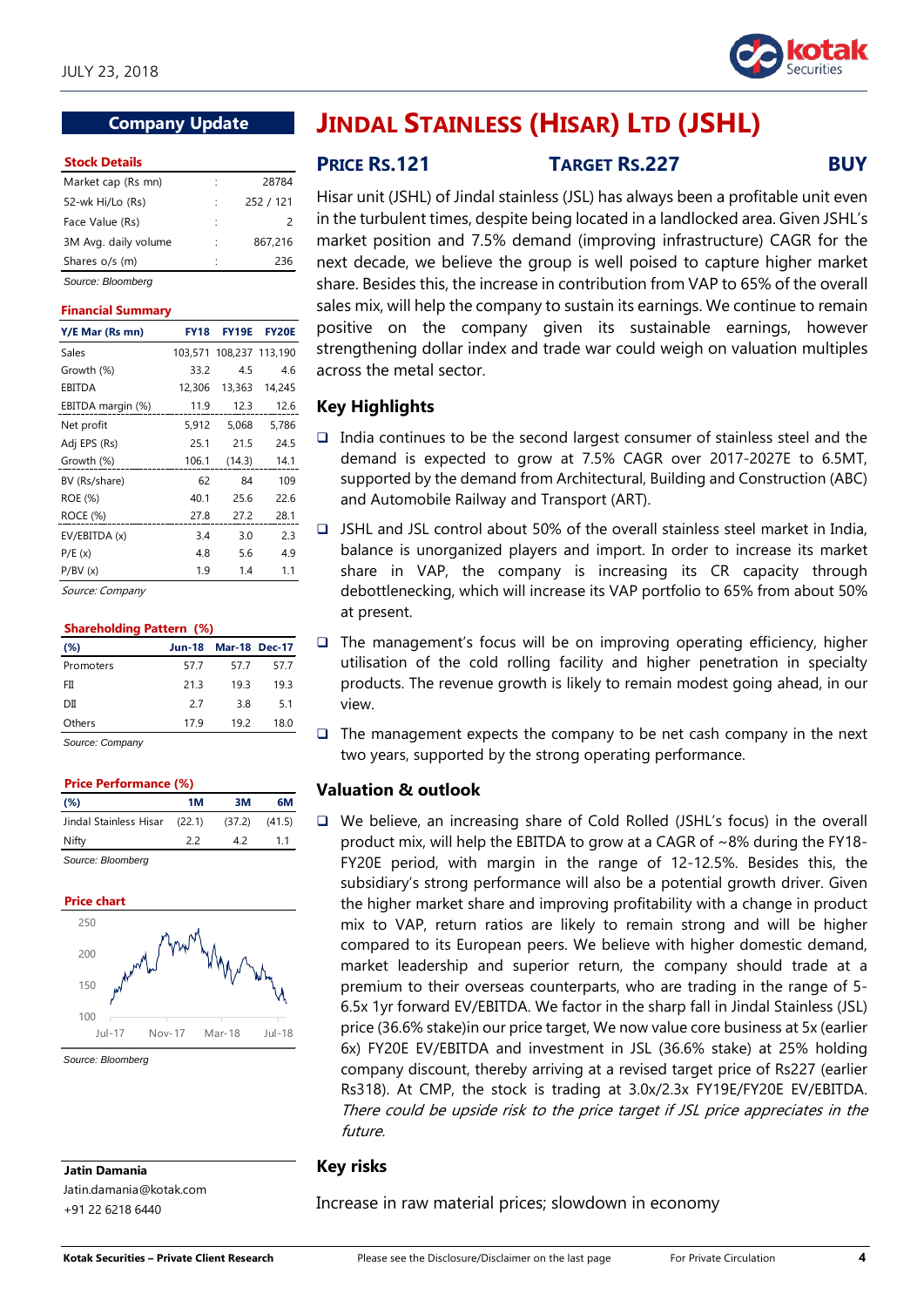

6.5

2021

### **Stainless steel demand looks buoyant**

Supported by higher spending by the government on infrastructure activities and increase in per capita GDP, the SS per capita consumption has increased to 2.5kg and is expected to double in the next decade. Domestic SS consumption grew at 7.6% CAGR in the last decade and going ahead also demand looks buoyant, given its under penetration in medical and infra applications. Demand for stainless steel has grown multifold both in the domestic market as well as globally. As the application has moved from mere crockery to architecture, building, and other infrastructure related activities, which currently account for 25% of the total stainless steel consumption. As per industry estimates, the demand is likely to grow at 7.5% CAGR during 2017-27E.



Source: Outopumpu Source: Company

#### **Changing consumption pattern**



Source: Company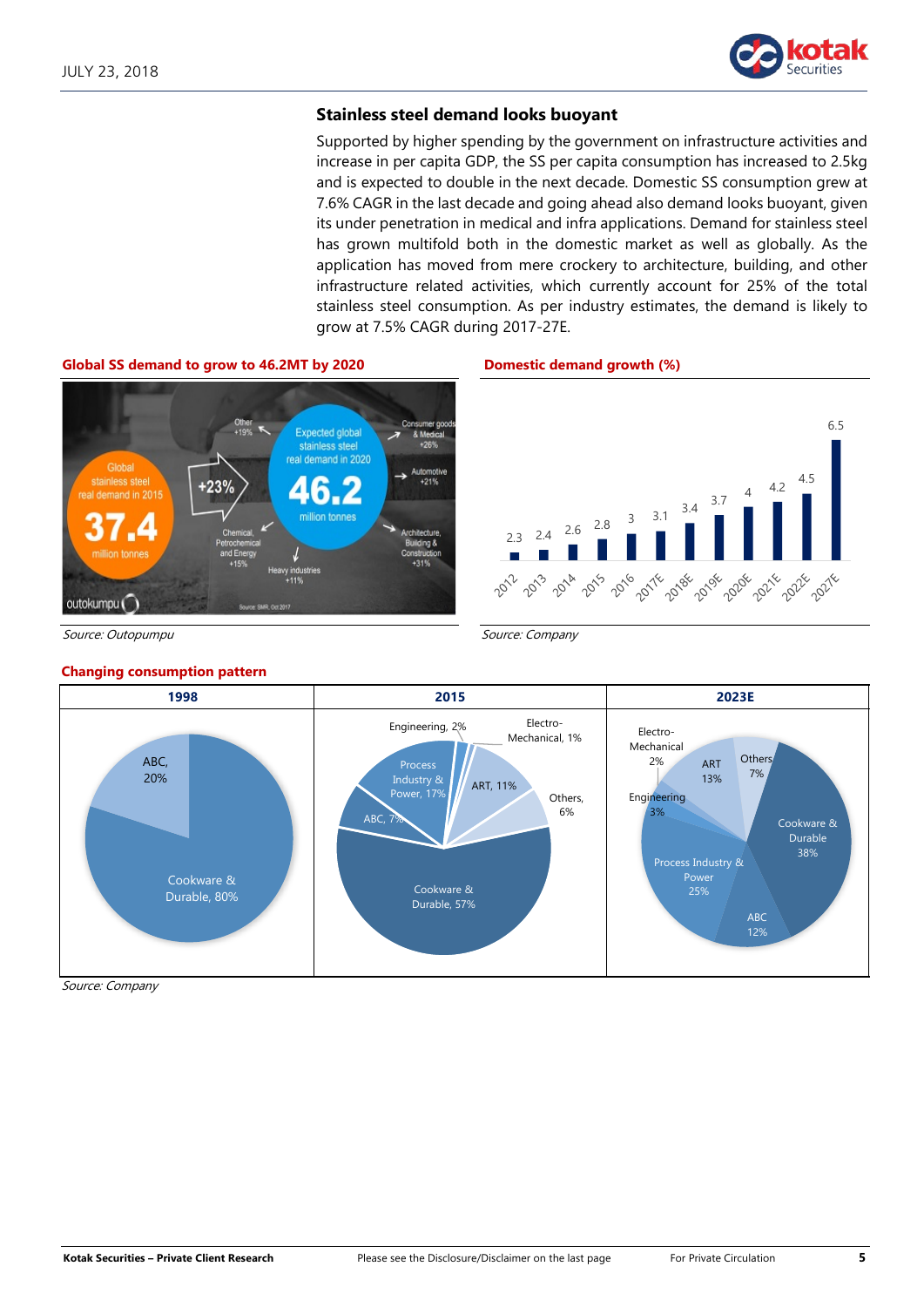

### **Leader in value added products**

At the combined level, JSL group is the market leader in domestic stainless steel production, with a consistent ~50% market share for more than a decade. Of the total domestic installed capacity of 3.3MT, the group accounts for 50% (1.6MT) of installed capacity, Salem accounts for 0.18MT and the remaining comes from unorganized players.

#### **Domestic installed capacity**

| <b>Company</b>         | <b>Capacity (MT)</b> |
|------------------------|----------------------|
| Jindal Stainless Hisar | 0.80                 |
| Jindal Stainless       | 0.80                 |
| Salem Steel            | 0.18                 |
| Unorganised Players    | 1.52                 |
| <b>Total</b>           | 3.30                 |

Source: Company, Industry data

In the domestic market, the flat product accounts for 71% of the total demand, while the balance is long products. We believe, the Jindal group (JSL) stands to gain in the domestic market as compared to other players in SS markets, as others SS unit are not being utilized optimally and reporting losses, as compared to JSHL profitable operations.

#### **VAP supporting margin**

JSHL has been into value-added products (VAP), especially Coins, Specialty Products, Defence and Automobiles. JSHL and JSL control 50% of the overall stainless steel market in India, balance is unorganized players and imports). In order to increase its market share in VAP, the company is increasing its CR capacity through debottlenecking, which will increase its VAP portfolio to 65% from 50% currently. Going ahead, we believe that, higher contribution from VAP, and sustenance of CVD on Chinese imports, JSHL will be able to improve its margins from 11.9% in FY18 to 12.6% in FY20E.





Source: Company, Kotak Securities – Private Client Research Source: Company, Kotak Securities – Private Client Research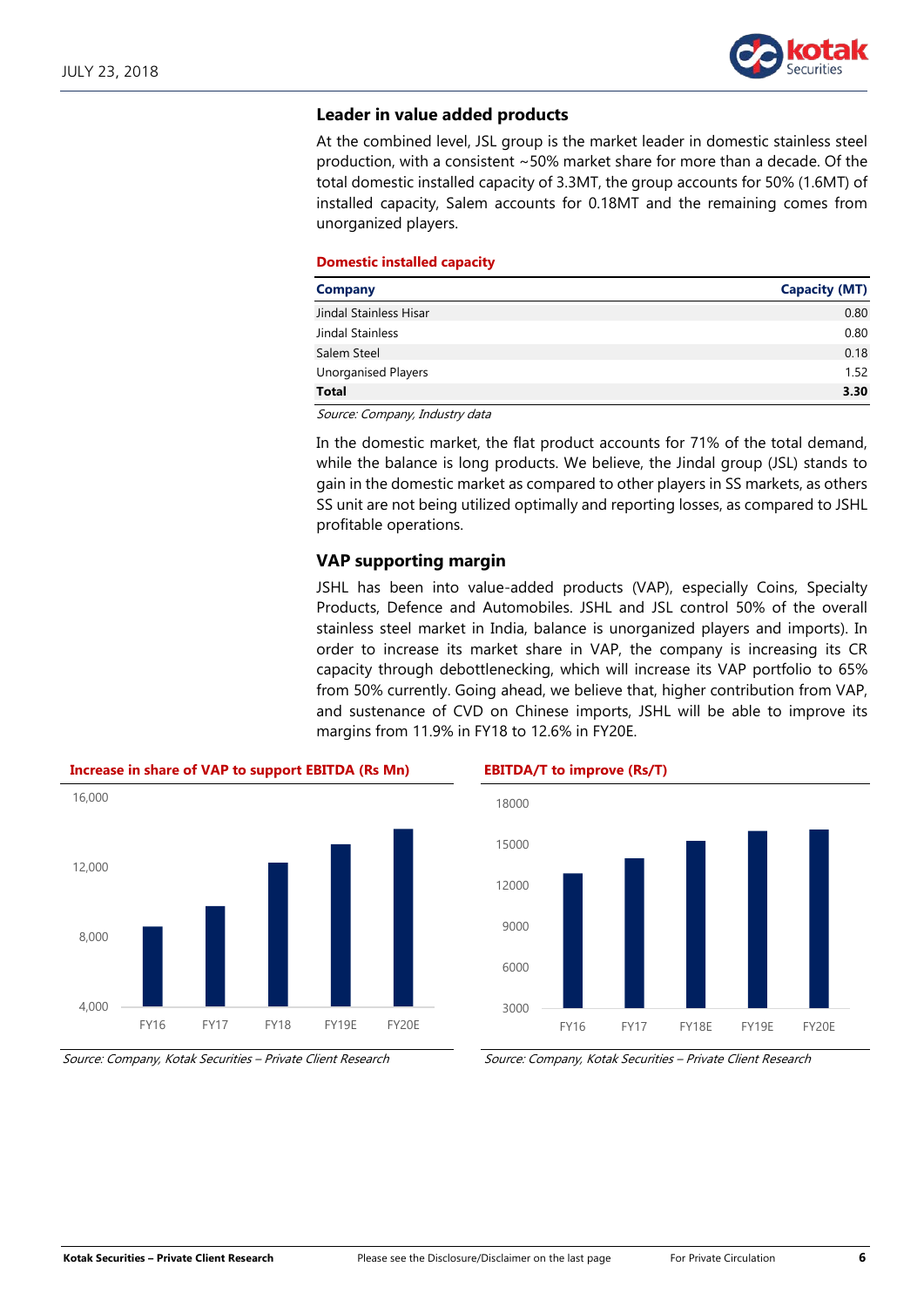

On the global front, due to increase in nickel and manganese ore prices, producers, started focusing on developing higher grade SS products to protect their margins. Even in the domestic market, JSHL is the pioneer in developing higher grade products and along with JSL, they accounts for 70% of the 300 series market.



Source: Company, Kotak Securities – Private Client Research

## **Subsidiary performance improving**

JSHL's subsidiary, Jindal Lifestyle caters to various products starting from Modular Kitchen to Cooking utensils under the brand name Arttd'nox. Given its business model, we foresee a huge potential going ahead.



**Subsidiary Performance: EBITDA (Rs Mn)**

Source: Company, Kotak Securities – Private Client Research

### **Maintain BUY**

Given the higher market share and improving profitability with a change in product mix to VAP, return ratios are likely to remain strong and will be higher compared to its European peers. We believe that, higher domestic demand, market leadership and superior return, the company should trade at a premium to their overseas counterparts, who are trading in the range of 5-6.5x 1yr forward EV/EBITDA. We factor in the sharp fall in Jindal Stainless (JSL) price (36.6% stake) in our price target, We now value core business at 5x (earlier 6x) FY20E EV/EBITDA and investment in JSL (36.6% stake) at 25% holding company discount, thereby arriving at a revised target price of Rs227 (earlier Rs318). At CMP, the stock trades at 5.6x/4.8x FY19E/FY20E earnings and on EV/EBITDA, it trades at 3.0x/2.3x FY19E/FY20E EBITDA.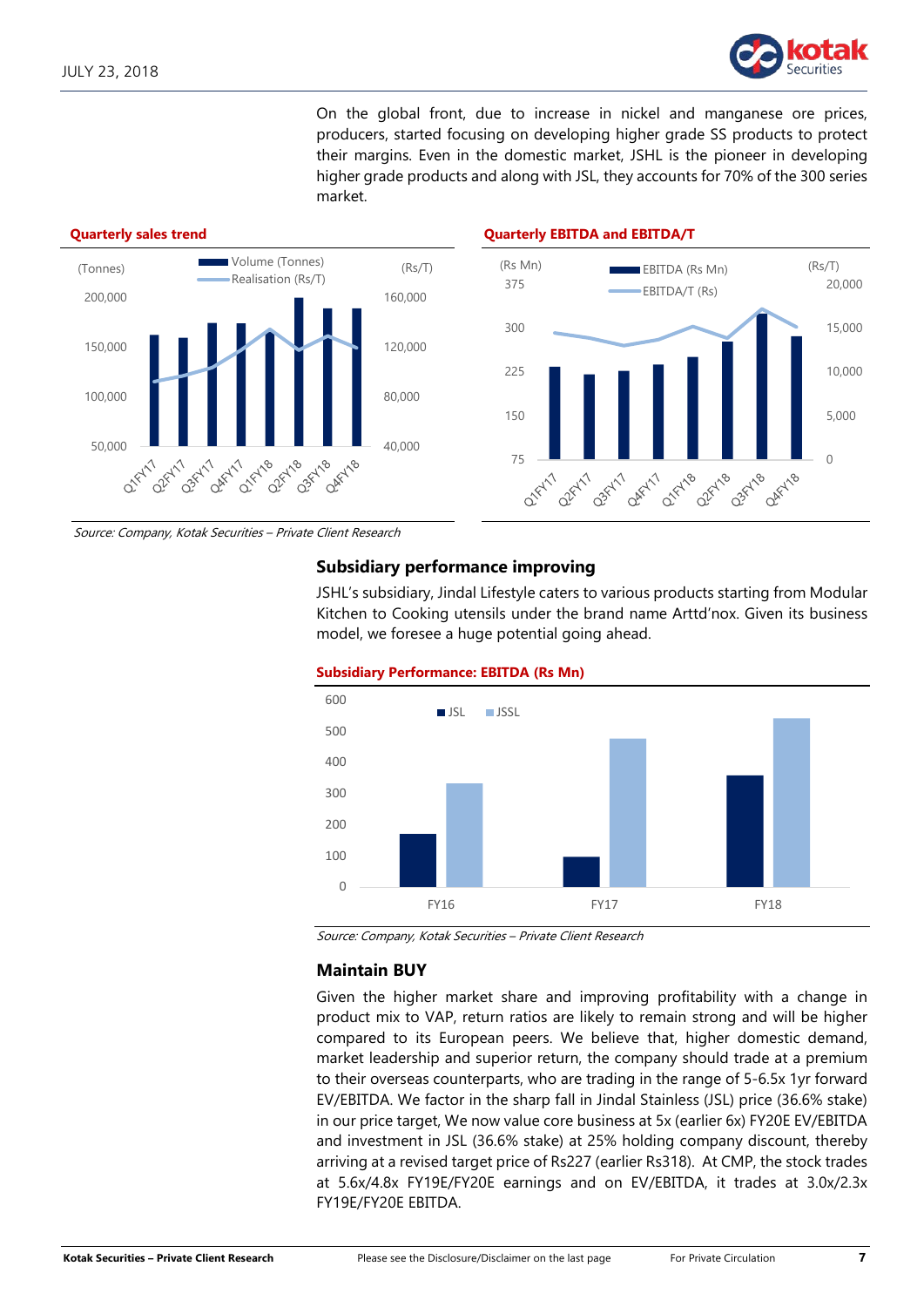

#### **SOTP valuation**

| (Rs mn)                                   | <b>FY20</b> |
|-------------------------------------------|-------------|
| <b>Standalone</b>                         |             |
| EBITDA                                    | 13,609      |
| EV/EBITDA (par with global peers of 6-7x) | 5           |
| <b>Enterprice Value</b>                   | 68,047      |
| Net Debt                                  | 28,101      |
| Market Cap (A)                            | 39,946      |
| <b>Subsidiaries</b>                       |             |
| Steelway (4x EBITDA)                      | 1,177       |
| Lifestyle                                 | 3,236       |
| Net Debt                                  | 911         |
| Market Cap (B)                            | 3,501       |
| JSL 36.6% stake* (C)                      | 10,068      |
| Total: $A+B+C$                            | 53,515      |
| Target                                    | 227         |

Source: Company, Kotak Securities – Private Client Research; Note\* as on 20th Jul, 2018

#### **Peer comparison**

|               |              | <b>RoE</b> (%) | <b>RoCE (%)</b> |              | P/E(x)       |              | EV/EBITDA (x) |              |
|---------------|--------------|----------------|-----------------|--------------|--------------|--------------|---------------|--------------|
|               | <b>FY19E</b> | <b>FY20E</b>   | <b>FY19E</b>    | <b>FY20E</b> | <b>FY19E</b> | <b>FY20E</b> | <b>FY19E</b>  | <b>FY20E</b> |
| <b>JSHL</b>   | 25.6         | 22.6           | 27.2            | 28.1         | 6.0          | 5.2          | 3.2           | 2.5          |
| Acerinox      | 11.9         | 12.3           | 4.7             | 4.6          | 12.6         | 11.6         | 6.9           | 6.5          |
| Aperam        | 11.1         | 11.5           | 7.6             | 7.1          | 10.9         | 10.0         | 5.8           | 5.3          |
| Outokumpu     | 7.9          | 9.4            | 5.4             | 5.1          | 12.1         | 8.3          | 6.1           | 5.2          |
| Peers average | 10.3         | 11.1           | 5.9             | 5.6          | 11.9         | 10.0         | 6.3           | 5.7          |

Source: Bloomberg, Company, Kotak Securities - Private Client Research

### **Company Background**

JSHL was formerly a part of JSL. Pursuant to the approval of the composite Scheme of Arrangement by the Hon'ble High Court of Punjab & Haryana at Chandigarh, the plant was transferred from JSL to JSHL. Jindal Stainless (Hisar) Limited has integrated its operations on a strategy of both, backward and forward integration, starting from melting, casting, hot rolling to cold rolling and other value additions. Hisar plant is an integrated Stainless Steel plant with a capacity of 8,00,000 tpa. JSHL is the world's largest SS producer of strips for razor blades and India's largest producer of coin blanks, catering to Indian and International mint needs. JSHL was first in popularizing the 200 series throughout the world. JSHL caters to a diversified market and no single customer accounts for over 5% of total sales. Specialty product division caters to the high end precision and specialty stainless steel requirements of reputed Indian and International customers.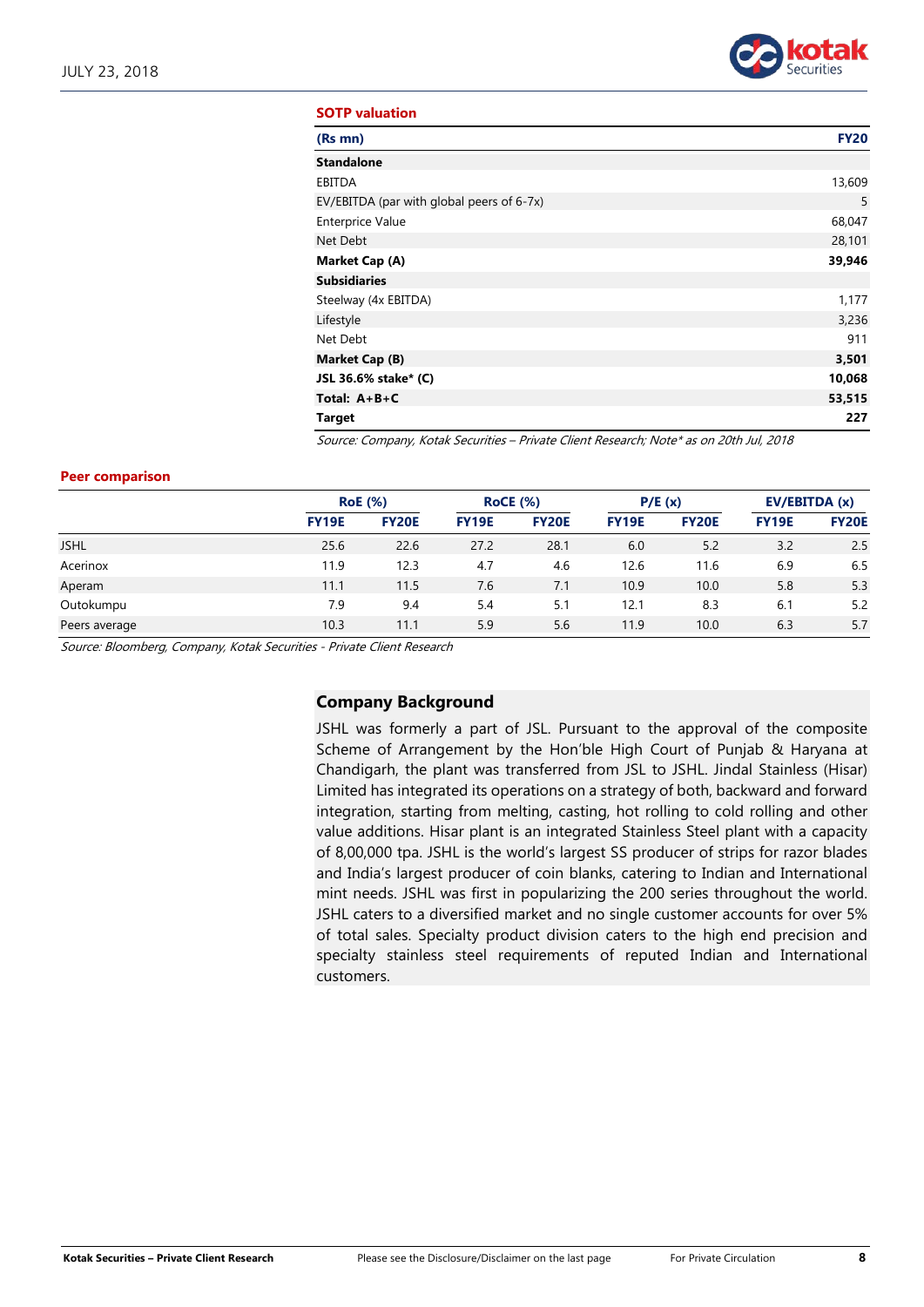# **Financials: Consolidated**

#### **Profit and Loss Statement (Rs mn)**

| (Year-end March)          | <b>FY17</b> | <b>FY18</b>                    | <b>FY19E</b> | <b>FY20E</b> |
|---------------------------|-------------|--------------------------------|--------------|--------------|
| <b>Net Sales</b>          |             | 77,745 103,571 108,237 113,190 |              |              |
| % Growth                  | 7.5         | 33.2                           | 4.5          | 4.6          |
| <b>Raw Materials</b>      | 50,013      | 69,846                         | 73,691       | 76,851       |
| % of Net Sales            | 64.3        | 67.4                           | 68.1         | 67.9         |
| <b>Employee Cost</b>      | 1,761       | 2,087                          | 2,271        | 2,312        |
| % of Net Sales            | 2.3         | 2.0                            | 2.1          | 2.0          |
| Power & Fuel              | 6,338       | 8,044                          | 7,950        | 8,300        |
| % of Net Sales            | 8.2         | 7.8                            | 7.3          | 7.3          |
| Other Expenses            | 9,824       | 11,287                         | 10,961       | 11,483       |
| % of Net Sales            | 12.6        | 10.9                           | 10.1         | 10.1         |
| <b>EBITDA</b>             | 9,809       | 12,306                         | 13,363       | 14,245       |
| EBITDA Margin (%)         | 12.6        | 11.9                           | 12.3         | 12.6         |
| Depreciation              | 2,852       | 2,843                          | 3,005        | 3,093        |
| EBIT                      | 6.956       | 9.464                          | 10,358       | 11,151       |
| Interest Exps.            | 4,314       | 4,082                          | 3,884        | 3,551        |
| EBT                       | 2,642       | 5,382                          | 6,474        | 7,601        |
| <b>Exceptional Items</b>  | 283         | -196                           | 0            | 0            |
| Other Income              | 650         | 1,161                          | 1,102        | 1,047        |
| <b>PBT</b>                | 3,575       | 6,347                          | 7,576        | 8,648        |
| Tax-Total                 | 1,171       | 2,335                          | 2,508        | 2,862        |
| PAT after M.I/Asso. Share | 2,869       | 5,912                          | 5,068        | 5,786        |
| PAT Margin (%)            | 3.1         | 3.9                            | 4.7          | 5.1          |

Source: Company, Kotak Securities – Private Client Research

# **Cash flow Statement**

| (Year-end March)             | <b>FY17</b> | <b>FY18</b>     | <b>FY19E</b> | <b>FY20E</b> |
|------------------------------|-------------|-----------------|--------------|--------------|
| Net profit before tax        | 4,078       | 5,186           | 6,474        | 7,601        |
| Depreciation                 | 5,697       | 2,843           | 3,005        | 3,093        |
| Interest                     | 4,297       | 4,082           | 3,884        | 3,551        |
| Others                       | (2,929)     | 36              | 0            | 0            |
| Opt Profit before WC Chges   | 11,143      | 12,147          | 13,363       | 14,245       |
| <b>WC Changes</b>            | (2,874)     | 5,807           | (6,357)      | (737)        |
| Cash Gene from Op.           | 8,269       | 17,954          | 7,006        | 13,508       |
| Direct Taxes Paid            | (1,368)     | (2,335)         | (2,508)      | (2,862)      |
| <b>Cash from Ope act</b>     | 6,901       | 15,619          | 4,498        | 10,645       |
| Purchases of F.A             | (1,392)     | (1,681)         | (1,056)      | (977)        |
| Investment                   | (16, 351)   | (3,996)         | 0            | 0            |
| Others                       | 0           | 1,161           | 1,102        | 1,047        |
| <b>Cash from Inv Act</b>     | (17, 744)   | (4, 517)        | 47           | 71           |
| Proc from Issue of Eq Shares | 0           | 294             | (0)          | 0            |
| Net loans                    | 15,108      | (7, 391)        | 43           | (5,200)      |
| Interest paid                | (4,297)     | (4,082)         | (3,884)      | (3,551)      |
| Dividend paid & Others       | 0           | 91              | 0            | 0            |
| <b>Cash from Fin Act</b>     |             | 10,811 (11,088) | (3,841)      | (8, 751)     |
| Net Increase in Cash         | (31)        | 15              | 704          | 1,965        |
| Cash at Beginning            | 168         | 137             | 152          | 855          |
| Others                       | 0           | 0               | 0            | 0            |
| <b>Cash at End</b>           | 137         | 152             | 855          | 2,821        |

Source: Company, Kotak Securities – Private Client Research



#### **Balance sheet (Rs mn)**

| (Year-end March)            | <b>FY17</b> | <b>FY18</b> | <b>FY19E</b> | <b>FY20E</b> |
|-----------------------------|-------------|-------------|--------------|--------------|
| <b>Sources of Funds</b>     |             |             |              |              |
| <b>Equity Capital</b>       | 472         | 472         | 472          | 472          |
| Reserves and Surplus        | 8,459       | 14,274      | 19,342       | 25,128       |
| Shareholders' Funds         | 8,931       | 14,746      | 19,814       | 25,600       |
| Minority Interes            | 218         | 315         | 315          | 315          |
| <b>Total Loan Funds</b>     | 35,535      | 28,511      | 27,794       | 22,594       |
| <b>Total Liabilities</b>    | 44,684      | 43,572      | 47,923       | 48,508       |
| <b>Appl. Of Funds</b>       |             |             |              |              |
| Gross Block                 | 33,243      | 34,171      | 35,252       | 36,252       |
| Accumulated Depn.           | 9,808       | 12,134      | 15,165       | 18,282       |
| <b>Net Fixed Assets</b>     | 23,435      | 22,037      | 20,087       | 17,970       |
| Capital WIP                 | 421         | 662         | 662          | 662          |
| Goodwill                    | 863         | 863         | 863          | 863          |
| Investment                  | 9,530       | 14,999      | 14,999       | 14,999       |
| Inventories                 | 17,161      | 16,737      | 17,336       | 18,485       |
| <b>Sundry Debtors</b>       | 10,497      | 8,466       | 12,450       | 12,450       |
| Cash and Bank Bal           | 136         | 152         | 856          | 2,821        |
| Loans and Advances          | 4,777       | 3,650       | 3,650        | 3,650        |
| <b>Total Current Assets</b> | 32,572      | 29,004      | 34,292       | 37,406       |
| <b>Current Liabilities</b>  | 22,137      | 23,993      | 22,980       | 23,391       |
| <b>Net Current Assets</b>   | 10,435      | 5,011       | 11,312       | 14,014       |
| <b>Total assets</b>         | 44,683      | 43,572      | 47,923       | 48,508       |

Source: Company, Kotak Securities – Private Client Research;

## **Ratio Analysis**

| (Year-end March)       | <b>FY17</b> | <b>FY18</b> | <b>FY19E</b> | <b>FY20E</b> |
|------------------------|-------------|-------------|--------------|--------------|
| O/s Shares (mn)        | 236         | 236         | 236          | 236          |
| Per Share (Rs)         |             |             |              |              |
| EPS                    | 12          | 25          | 21           | 25           |
| Cash EPS               | 24.2        | 37.1        | 34.2         | 37.6         |
| Book value             | 37.9        | 62.5        | 84.0         | 108.5        |
| Valuation (x)          |             |             |              |              |
| P/E                    | 10.0        | 4.8         | 5.6          | 4.9          |
| Price/Book value       | 3.2         | 1.9         | 1.4          | 1.1          |
| EV/EBITDA              | 5.5         | 3.4         | 3.0          | 2.3          |
| EV/Sales               | 0.7         | 0.4         | 0.4          | 0.3          |
| Profit ratios (%)      |             |             |              |              |
| RoE                    | 32.1        | 40.1        | 25.6         | 22.6         |
| RoCE                   | 22.2        | 27.8        | 27.2         | 28.1         |
| Margin (%)             |             |             |              |              |
| EBITDA                 | 12.6        | 11.9        | 12.3         | 12.6         |
| EBIT                   | 8.9         | 9.1         | 9.6          | 9.9          |
| <b>PAT</b>             | 3.1         | 3.9         | 4.7          | 5.1          |
| <b>Turnover (Days)</b> |             |             |              |              |
| Inventory              | 80.6        | 59.0        | 58.5         | 59.6         |
| Debtors                | 49.3        | 29.8        | 42.0         | 40.1         |
| Creditors              | 117.7       | 95.1        | 87.6         | 85.5         |
| Debt/EquitY            | 4.0         | 1.9         | 1.4          | 0.9          |

Source: Company, Kotak Securities – Private Client Research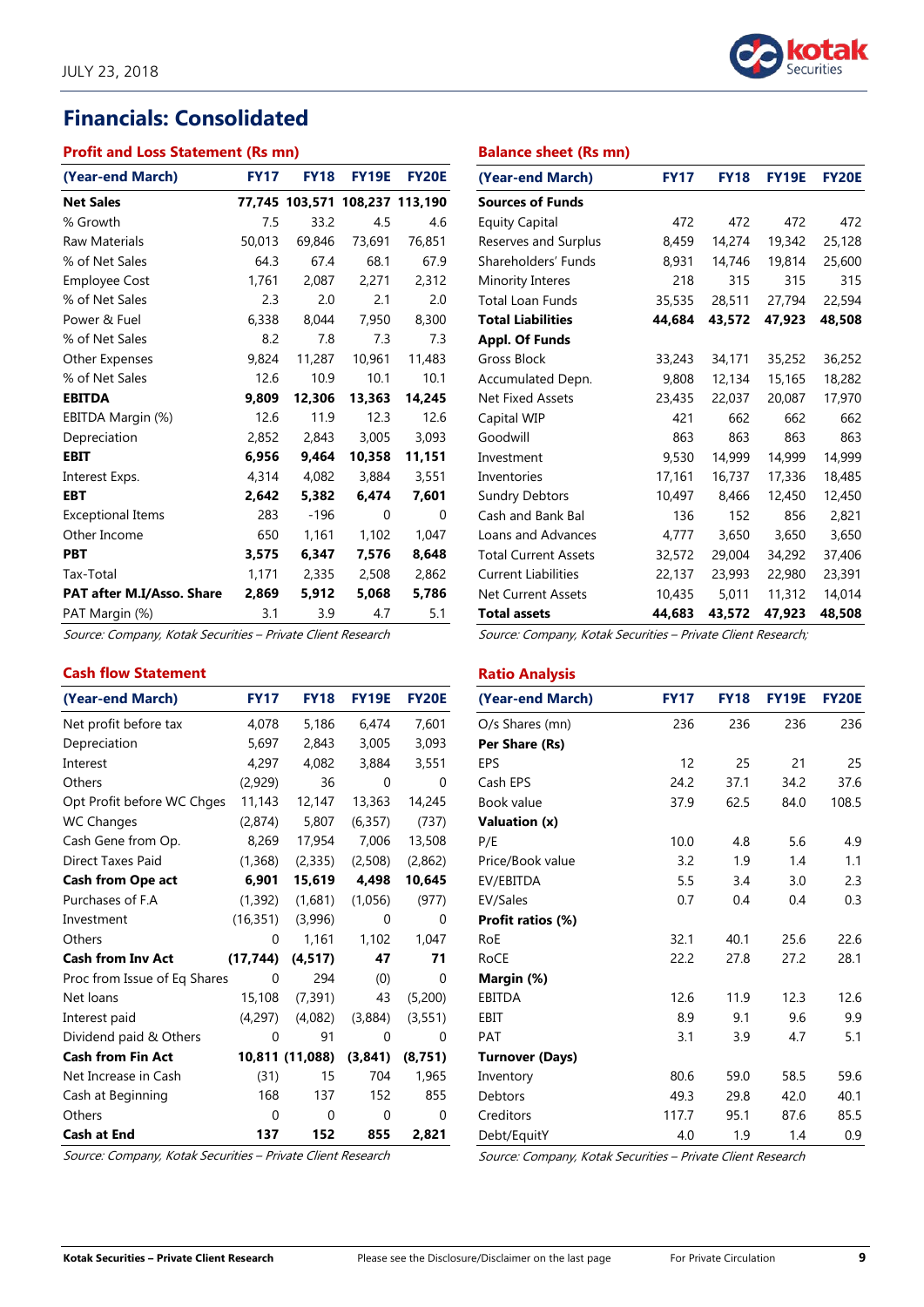

# **Result Update**

#### **Stock Details**

| Market cap (Rs mn)   | ٠ | 350515    |
|----------------------|---|-----------|
| 52-wk Hi/Lo (Rs)     | ٠ | 593 / 450 |
| Face Value (Rs)      | ٠ |           |
| 3M Avg. daily volume | ٠ | 1.247.695 |
| Shares o/s (m)       | ٠ | 625       |
|                      |   |           |

## Source: Bloomberg

#### **Financial Summary**

| Y/E Mar (Rs mn)     | <b>FY18</b> | <b>FY19E</b> | <b>FY20E</b>   |
|---------------------|-------------|--------------|----------------|
| Revenue             | 81,386      |              | 99,387 115,784 |
| Growth (%)          | 32.7        | 22.1         | 16.5           |
| <b>EBITDA</b>       | 10,493      | 13,318       | 15,747         |
| EBITDA margin (%)   | 12.9        | 13.4         | 13.6           |
| PAT                 | 7,006       | 8,779        | 10,379         |
| EPS                 | 11.2        | 14.1         | 16.6           |
| EPS Growth (%)      | 17.4        | 25.3         | 18.2           |
| BV (Rs/share)       | 60          | 67           | 74             |
| Dividend/share (Rs) | 4.5         | 5.5          | 6.5            |
| ROE (%)             | 18.7        | 21.1         | 22.3           |
| ROCE (%)            | 15.2        | 17.6         | 18.9           |
| P/E(x)              | 49.8        | 39.7         | 33.6           |
| EV/EBITDA (x)       | 31.9        | 25.1         | 21.3           |
| P/BV(x)             | 9.3         | 8.4          | 7.5            |

Source: Company

#### **Shareholding Pattern (%)**

| $(\%)$      |      | <b>Jun-18 Mar-18 Dec-17</b> |      |
|-------------|------|-----------------------------|------|
| Promoters   | 59.6 | 59.6                        | 61.5 |
| FII         | 248  | 249                         | 25.0 |
| DІІ         | 5.2  | 5.1                         | 3.5  |
| Others      | 10.2 | 10.3                        | 10.0 |
| -<br>$\sim$ |      |                             |      |

Source: Company

| <b>Price Performance (%)</b> |    |    |    |  |  |  |
|------------------------------|----|----|----|--|--|--|
| (%)                          | 1M | ЗM | 6М |  |  |  |
| Havells India                | 48 | 22 | 23 |  |  |  |
| Nifty                        | 22 | 42 | 11 |  |  |  |
| Source: Bloombera            |    |    |    |  |  |  |

#### **Price chart (Rs)**



Source: Bloomberg

**Ruchir Khare** ruchir.khare@kotak.com +91 22 6218 6431

# **HAVELLS INDIA LTD (HIL)**

# **PRICE RS.560 TARGET RS.500 SELL**

HIL Q1FY19 PAT was slightly lower than our estimates due to lower margins in the lighting segment. However we are encouraged by the sales and margin growth reported in other segments/Lloyd. We see margin expansion in FY19/20, consistent with management view.

# **Key Highlights**

- Havells reported 39.5% y/y revenue growth at Rs 25.9 Bn in Q1FY19 driven by consumer durables and lighting business. Ex-lloyd revenues grew 19% y/y.
- □ Operating margin, reported at 12% in Q1FY19 was driven by the higher contribution margin in switchgear, cables, consumer durables and Lloyd business.
- Lloyd reported revenue of Rs 7.08 Bn and EBITDA margin at 9.3% in Q1FY19.

#### **Valuation & Outlook**

We maintain our FY20 earnings estimate. In view of expensive valuations (at PER 33.6x FY20 earnings) we maintain 'SELL' rating with unchanged target price of Rs 500.

#### **Quarterly performance - Standalone**

| (Rs mn)                       | <b>Q1FY19</b> | Q1FY18 | <b>YoY</b> (%) | <b>Q4FY18</b> | <b>QoQ</b> (%) |
|-------------------------------|---------------|--------|----------------|---------------|----------------|
| <b>Net Income</b>             | 25,963        | 18,605 | 39.5           | 25,349        | 2.4            |
| Decrease/ (Increase) in stock | (104)         | 610    |                | (437)         |                |
| Raw Material consumed         | 16,322        | 11,355 | 43.7           | 16,165        | 1.0            |
| Employee expenses             | 1,970         | 1,619  | 21.7           | 1,637         | 20.3           |
| Other expenses                | 3,506         | 2,562  | 36.8           | 3,361         | 4.3            |
| Advertising expenses          | 1,156         | 735    | 57.4           | 1,046         |                |
| Total expenditure             | 22,851        | 16,881 | 35.4           | 21,772        | 5.0            |
| <b>EBITDA</b>                 | 3,113         | 1,724  | 80.5           | 3,577         | (13.0)         |
| Other income                  | 292.2         | 348.0  | (16.0)         | 257.4         | 13.5           |
| Depreciation                  | 350.4         | 335.8  | 4.3            | 347.5         | 0.8            |
| <b>EBIT</b>                   | 3,054         | 1,737  | 75.9           | 3,487         | (12.4)         |
| <b>Finance Cost</b>           | 26            | 34     | (25.0)         | 84            | (69.5)         |
| Exceptional items             | 0.0           | 0.0    |                | (90.7)        |                |
| Adj.PBT                       | 3,029         | 1,703  | 77.9           | 3,403         | (11.0)         |
| Tax                           | 935           | 489    | 91.2           | 1,055         | (11.4)         |
| <b>Reported PAT</b>           | 2,094         | 1,214  | 72.5           | 2,257         | (7.2)          |
| <b>Adjusted PAT</b>           | 2,094         | 1,214  | 72.5           | 2,348         | (10.8)         |
| Adj EPS                       | 3.4           | 1.9    | 72.5           | 3.8           | (10.8)         |
| EBITDA (%)                    | 12.0          | 9.3    |                | 14.1          |                |
| PAT (%)                       | 8.1           | 6.5    |                | 9.3           |                |
| RM/Sales (x)                  | 62.5          | 64.3   |                | 62.0          |                |
| Tax Rate (%)                  | 30.9          | 28.7   |                | 31.0          |                |

Source: Company

# **Result highlights**

Havells reported 39.5% y/y revenue growth at Rs 25.9 Bn in Q1FY19 driven by the consumer durables, switchgear and lighting business. Q1FY19 reported financials of HIL includes Lloyd electric numbers and therefore are not comparable on y/y basis (HIL acquired Lloyd electric in Q1FY18 for an EV of Rs 18 Bn). Adjusted for Lloyd sales, revenue grew 19% y/y (22% adjusted for excise) in Q1FY19. We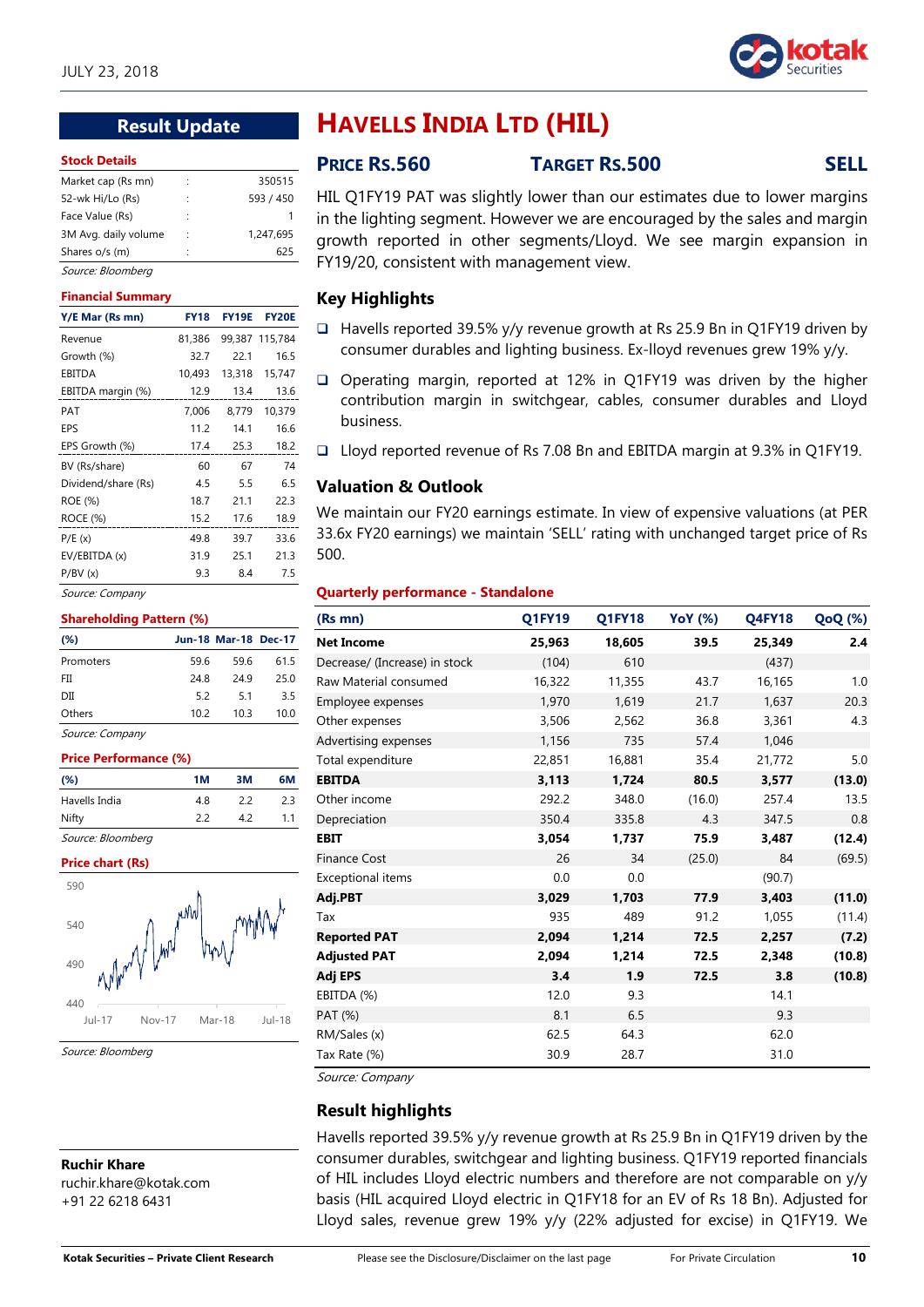

highlight that Q1FY18 was affected by disruptions caused by GST transition and channel destocking.

Operating margin, reported at 12% in Q1FY19 was driven by the higher contribution margin in the switchgear, cables, consumer durables and Lloyd business. Employee expense increased 22% y/y to Rs 1.97 Bn (after remaining at around Rs 1.6 Bn in the last three quarters).

Electrical Consumer division (ECD) reported 29.5% y/y revenue growth at Rs 4.7 Bn in the quarter. Consumer durable segment contribution margin expanded to 28.7% against 22.2% in Q1FY18. ECD margins in Q1FY18 were affected by lower volumes due to GST transition, on q/q basis, HIL has maintained margins. ECD division continues to grow on back of fans and new launches. HIL continues to maintain leadership position in the premium category fans with over 40% market share. In overall fan category, HIL enjoys c.17% market share.

Management highlighted that various product categories have the potential to exponentially grow within the ECD segment. In water heater, HIL has become India's third largest player. Similar potential is being offered by air coolers, solar heater etc.

|                                    | <b>1QFY19</b> | <b>1QFY18</b> | % YoY | <b>4QFY18</b> | QoQ%   |
|------------------------------------|---------------|---------------|-------|---------------|--------|
| <b>Standalone Revenues (Rs mn)</b> |               |               |       |               |        |
| Switchgear                         | 4,041         | 3,557         | 13.6  | 3,946         | 2.4    |
| Cable and Wires                    | 7,499         | 7,196         | 4.2   | 7,689         | (2.5)  |
| Lighting and fixtures - India      | 2,583         | 2,721         | (5.1) | 3,227         | (20.0) |
| Electrical consumer durables       | 4,759         | 3,676         | 29.5  | 4,646         | 2.4    |
| Lloyd                              | 7,081         | 2,672         | 165.0 | 5,841         | 21.2   |
|                                    |               |               |       |               |        |
| <b>Contribution (Rs mn)</b>        |               |               |       |               |        |
| Switchgear                         | 1,549         | 1,307         | 18.5  | 1,523         | 1.7    |
| Cable and Wires                    | 1,279         | 859           | 48.8  | 1,318         | (3.0)  |
| Lighting and fixtures - India      | 711           | 766           | (7.1) | 998           | (28.7) |
| Electrical consumer durables       | 1,367         | 816           | 67.5  | 1,262         | 8.4    |
| Lloyd                              | 1,370         | 394           | 248.1 | 1,283         | 6.8    |
|                                    |               |               |       |               |        |
| Contribution (%)                   |               |               |       |               |        |
| Switchgear                         | 38.3          | 36.7          |       | 38.6          |        |
| Cable and Wires                    | 17.0          | 11.9          |       | 17.1          |        |
| Lighting and fixtures - India      | 27.5          | 28.1          |       | 30.9          |        |
| Electrical consumer durables       | 28.7          | 22.2          |       | 27.2          |        |
| Lloyd                              | 19.4          | 14.7          |       | 22.0          |        |

#### **Segment reporting (Standalone)**

Source: Company

Lighting division reported c.5% y/y revenue decline at Rs 2.6 Bn in the quarter and c.20% q/q decline due to contraction in EESL revenues. HIL has strategized to be extremely selective in the EESL business going ahead. The LED business has been driving the sales for the company and is expected to remain strong going ahead.

Cable and wire division reported 4.2% y/y revenue growth at Rs 7.5 Bn in Q1FY19. Cable division reported contribution margin at 17% n Q1FY19. Switchgear division reported 13.6% y/y revenue growth at Rs 4 Bn aided by 1/ lower base of Q1FY18 and 2/ market share gain post GST. Housing market continues to remain below par. Contribution margins stood at 38.3% in the segment vis-à-vis 36.7% in Q1FY18.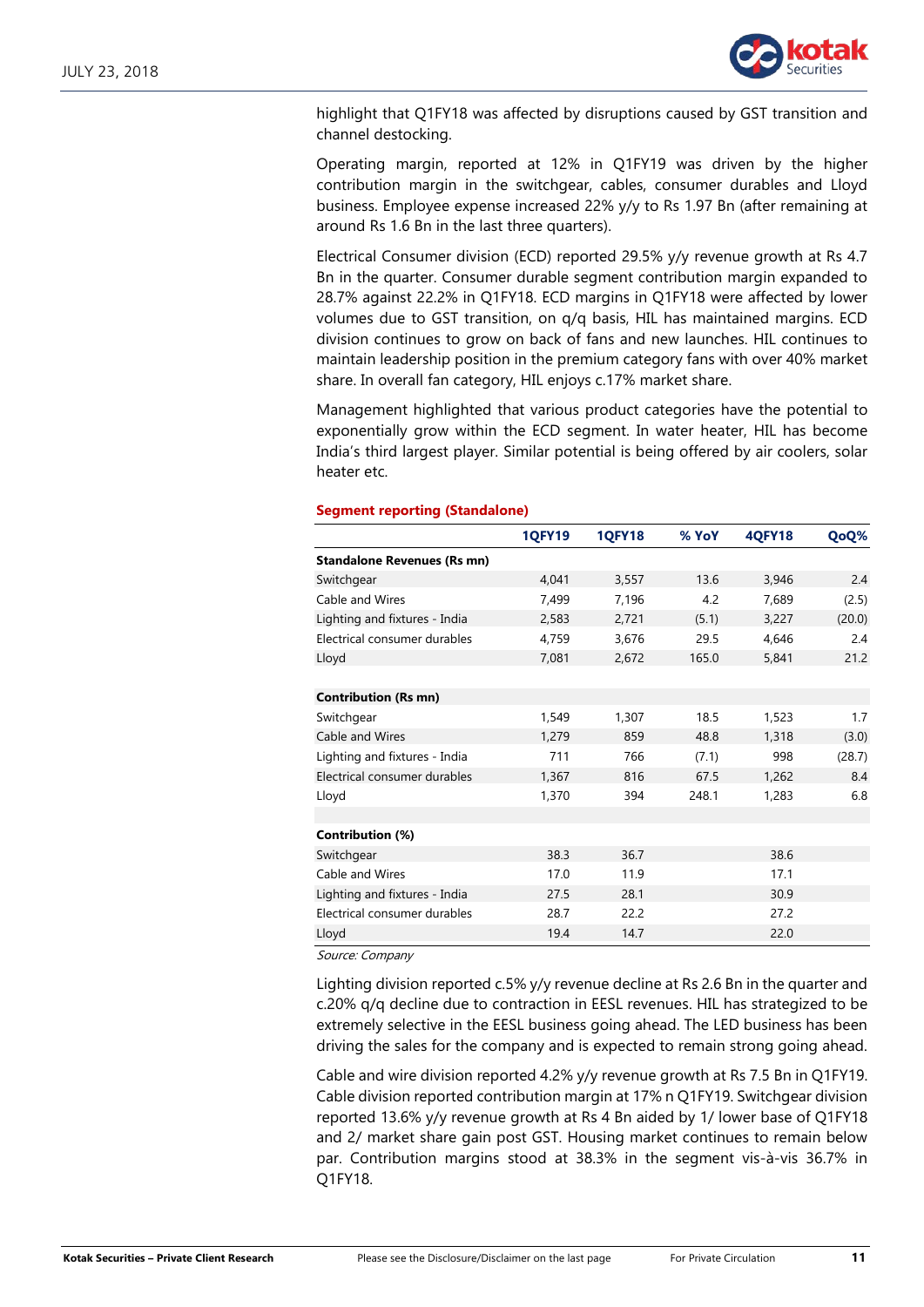

Lloyd reported revenue of Rs 7.08 Bn in Q1FY19 with contribution margin at 19.4%. Diverse forex movement led to sequential contraction in operating margins. We believe that the initiatives taken at Lloyd, for distribution/cost improvements, have started to pay off. Management believes that the Lloyd brand perception has been gaining grounds, however being a relatively small player in AC Industry has enough room to grow. Government's recent move to cut GST rate from 28% to 18% in ACs augers well in long run.

Management also highlighted that it aims for a double digit growth in Lloyd in FY19 and the 3.5 Bn capex program for setting up 0.6 mn units of ACs by the end of FY19 is on track.

### **Valuation and Recommendation**

We maintain our FY20 earnings estimate. In view of expensive valuations (at PER 33.6x FY20 earnings) we maintain 'SELL' rating with unchanged target price of Rs 500 (value at PER 30x FY20 earnings.

## **About the company**

Havells India Ltd incorporated in 1983, is India's fastest growing player engaged in manufacturing of electrical products like switchgears (domestic and industrial), cables & wires and consumer appliances like fans and luminaries. Leveraging on its strong distribution franchise, efficient R&D base and several years of experience in the industry, company is all set to benefit from the spurt in perceptible consumer product demand in India. Increasing disposable income and changing lifestyle pattern with a peculiar shift in consumer preference towards premium products augers well for the company's business. Company has its manufacturing facilities in Haridwar, Baddi, Noida, Sahibabad, Faridabad, Alwar and Neemrana along with seven state-of-the-art manufacturing plants located across Europe, Latin America & Africa

Historically, company has been earning major part of its revenue from electric wires and cable division. However, over the past ten years, company has been dedicating its resources for establishing itself in India's fast moving consumer electrical market.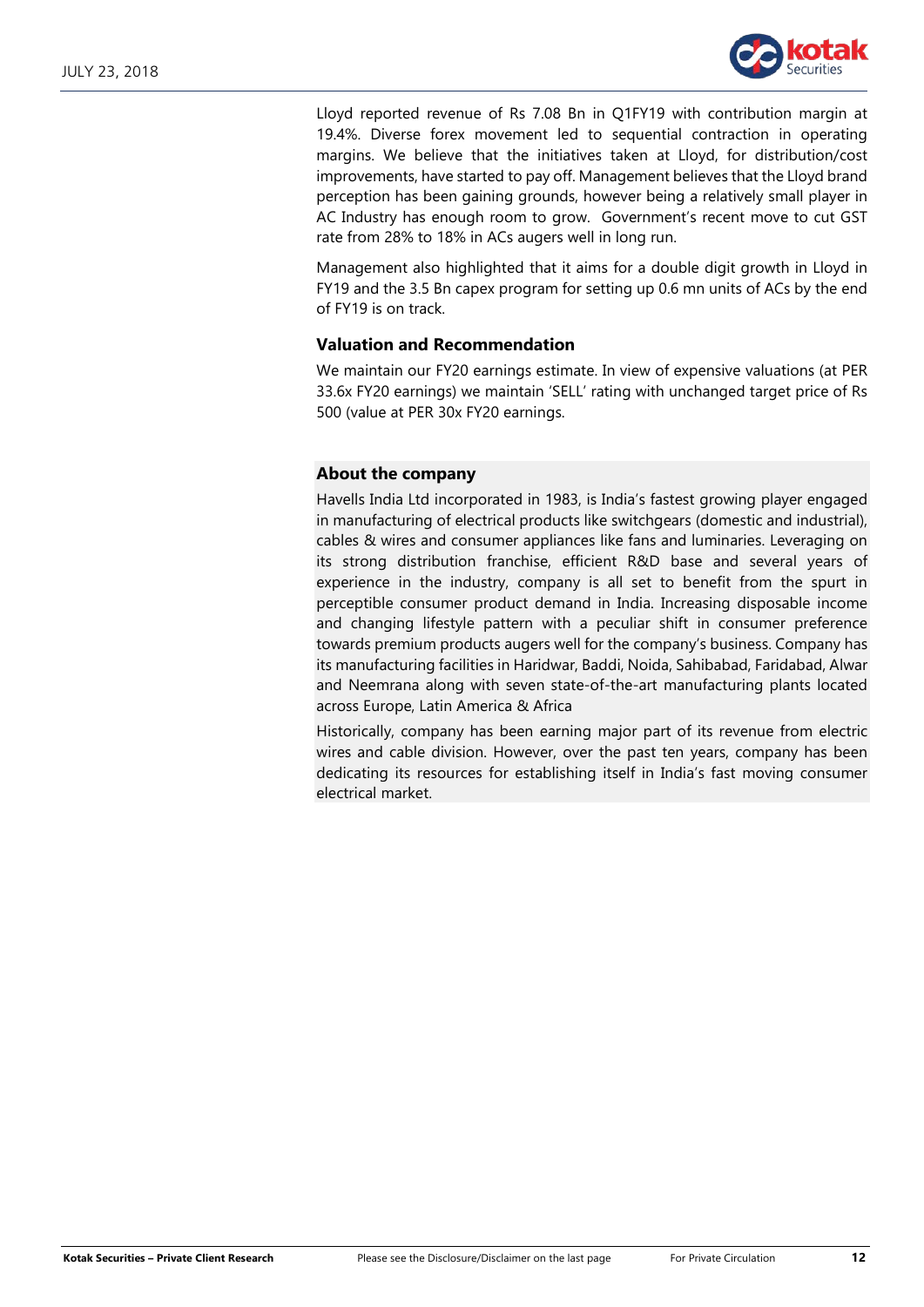# **Financials: Standalone**

#### **Profit and Loss Statement (Rs mn)**

| (Year-end March)       | <b>FY17</b> | <b>FY18</b> | <b>FY19E</b> | <b>FY20E</b>   |
|------------------------|-------------|-------------|--------------|----------------|
| <b>Revenues</b>        | 61,352      | 81,386      |              | 99,387 115,784 |
| % change yoy           | 14.1        | 32.7        | 22.1         | 16.5           |
| <b>EBITDA</b>          | 8,241       | 10,493      | 13,318       | 15,747         |
| % change yoy           | 9.4         | 27.3        | 26.9         | 18.2           |
| Depreciation           | 1,196       | 1,395       | 1,604        | 1,845          |
| EBIT                   | 7,044       | 9,098       | 11,713       | 13,901         |
| % change yoy           | 8.7         | 29.1        | 28.8         | 18.7           |
| Net Interest           | 122         | 240         | 190          | 110            |
| Earnings Before Tax    | 8,265       | 10,028      | 12,723       | 15,041         |
| % change yoy           | 17.2        | 21.3        | 26.9         | 18.2           |
| Tax                    | 2,297       | 3,022       | 3,944        | 4,663          |
| as % of EBT            | 29.9        | 29.8        | 31.0         | 31.0           |
| Extraordinary Items    | (578)       | 119         | 0            | 0              |
| <b>Recurring PAT</b>   | 5,968       | 7,006       | 8,779        | 10,379         |
| % change yoy           | 17.6        | 17.4        | 25.3         | 18.2           |
| Shares outstanding (m) | 624.1       | 624.1       | 624.1        | 624.1          |
| EPS (Rs)               | 9.6         | 11.2        | 14.1         | 16.6           |
| DPS (Rs)               | 3.5         | 4.5         | 5.5          | 6.5            |
| <b>CEPS</b>            | 11.5        | 13.5        | 16.6         | 19.6           |

Source: Company, Kotak Securities – Private Client Research

### **Cash flow Statement**

| (Year-end March)                            | <b>FY17</b> | <b>FY18</b>          | <b>FY19E</b> | <b>FY20E</b> |
|---------------------------------------------|-------------|----------------------|--------------|--------------|
| Profit Before Tax                           | 7,687       | 10,147               | 12,723       | 15,041       |
| Depreciation                                | 1,196       | 1,395                | 1,604        | 1,845        |
| Current liabilities incl provisions 3,207   |             | 10,793               | 23,521       | 7,907        |
| inc in inventory                            | 1,440       | 6,932                | 2,844        | 3,145        |
| inc in sundry Debtors                       | 709         | 969                  | 2,192        | 898          |
| inc in advances                             |             |                      |              |              |
| Tax Paid                                    | 2,297       | 3,022                | 3,944        | 4,663        |
| Other Adjustments                           | (232)       | (3,243)              | 384          | 157          |
| Net cash from operations                    | 8,454       | 14,536               | 28,485       | 15,930       |
| Purchase of fixed Assets                    | (1,255)     | (573)                | (7, 870)     | (4, 845)     |
| Net investments                             | 89          | 3,056                |              |              |
| Adjustment for non-Cash items (182)         |             | (14653)              |              |              |
| Net cash from investing                     |             | $(1,570)$ $(12,440)$ | (7,629)      | (4, 845)     |
| Long term borrowings                        | 1,980       | (1,710)              |              |              |
| Short term borrowings                       |             | (810)                |              |              |
| Dividend Paid                               | (3, 142)    | (3,689)              | (4,622)      | (5, 464)     |
| Net Cash from financing act (1,162) (6,209) |             |                      | (4,622)      | (5, 464)     |
| Net Cash Flow                               |             | 5,722 (4,113)        | 16,233       | 5,621        |
| Cash at the end of year                     | 19,374      | 15,262               | 31,495       | 37,116       |

Source: Company, Kotak Securities – Private Client Research

| (Year-end March)                 | <b>FY17</b> | <b>FY18</b> | <b>FY19E</b> | <b>FY20E</b>   |
|----------------------------------|-------------|-------------|--------------|----------------|
| Cash and cash equivalents        | 19,375      | 15,262      | 31,495       | 37,115         |
| Accounts receivable              | 2,285       | 3,254       | 5,446        | 6,344          |
| <b>Other Current assets</b>      | 804         | 1,432       | 1,575        | 1,732          |
| Inventories                      | 9,284       | 16,217      | 19,061       | 22,205         |
| <b>Current Assets</b>            | 12,373      | 20,902      | 26,081       | 30,282         |
| Investments                      | 4,747       | 1,692       | 1,692        | 1,692          |
| Net fixed assets                 | 12,099      | 27,314      | 32,314       | 35,314         |
| <b>Total Assets</b>              | 48,594      | 65,170      |              | 91,582 104,403 |
|                                  |             |             |              |                |
| Provisions                       | 1,102       | 1,541       | 2,995        | 3,489          |
| <b>Current Liabilities</b>       | 12,508      | 22,862      | 44,928       | 52,341         |
| Debt                             | 1,980       | 270         | 270          | 270            |
| Other liabilities (deferred tax) | 268         | 3,105       | 1,840        | 1,840          |
| Equity & reserves                | 32,736      | 37,391      | 41,548       | 46,462         |
|                                  |             |             |              |                |
| <b>Total Liabilities</b>         | 48.594      | 65,169      |              | 91,582 104,403 |
| BVPS (Rs)                        | 52          | 60          | 67           | 74             |

Source: Company, Kotak Securities – Private Client Research;

#### **Ratio Analysis**

| (Year-end March)             | <b>FY17</b> | <b>FY18</b> | <b>FY19E</b> | <b>FY20E</b> |
|------------------------------|-------------|-------------|--------------|--------------|
| EBITDA margin (%)            | 13.4        | 12.9        | 13.4         | 13.6         |
| EBIT margin (%)              | 12.1        | 11.5        | 11.2         | 11.8         |
| Net profit margin (%)        | 9.4         | 9.7         | 8.6          | 8.8          |
| Adjusted EPS growth (%)      | 17.6        | 17.4        | 25.3         | 18.2         |
| Receivables (days)           | 61.1        | 112.4       | 55.0         | 55.0         |
| Inventory (days)             | 55.2        | 72.7        | 70.0         | 70.0         |
| Sales / Net Fixed Assets (x) | 3.1         | 4.6         | 4.3          | 8.2          |
| Interest coverage (x)        | 58.0        | 38.0        | 61.6         | 126.4        |
| Debt/ equity ratio           | 0.1         | 0.0         | 0.0          | 0.0          |
| ROE (%)                      | 18.2        | 18.7        | 21.1         | 22.3         |
| ROCE (%)                     | 13.2        | 15.2        | 17.6         | 18.9         |
| EV/ Sales                    | 5.5         | 4.1         | 3.4          | 2.9          |
| EV/EBITDA                    | 40.6        | 31.9        | 25.1         | 21.3         |
| Price to earnings (P/E)      | 58.5        | 49.8        | 39.7         | 33.6         |
| Price to book value (P/B)    | 10.7        | 9.3         | 8.4          | 7.5          |
| Price to cash earnings       | 48.7        | 41.5        | 33.6         | 28.5         |

Source: Company, Kotak Securities – Private Client Research

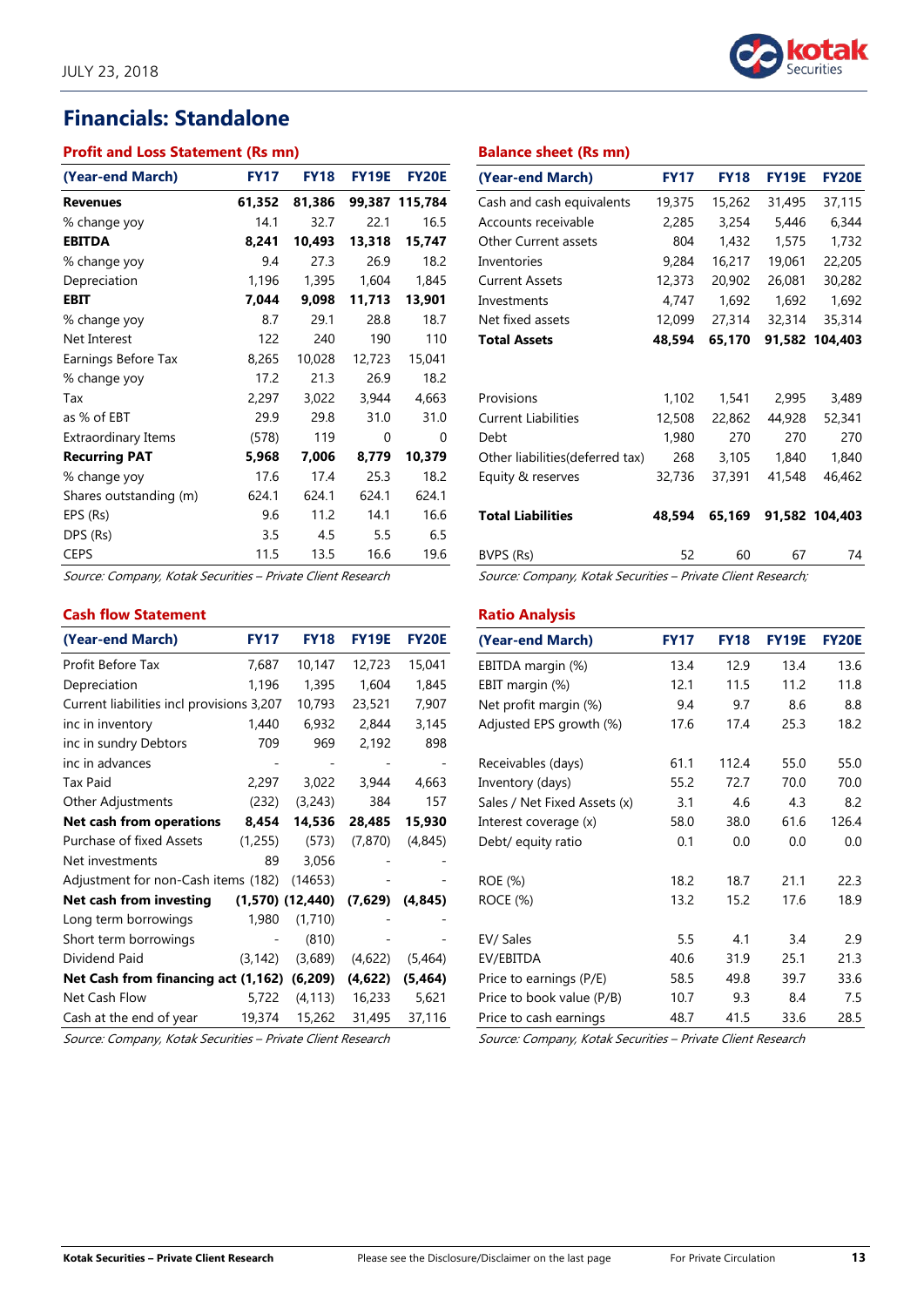

# **Result Update**

#### **Stock Details**

|   | 258035    |
|---|-----------|
|   | 614 / 427 |
|   |           |
| ÷ | 201,267   |
|   | 539       |
|   |           |

# Source: Bloomberg

#### **Financial Summary**

| Y/E Mar (Rs mn)     | <b>FY18</b> | <b>FY19E</b> | <b>FY20E</b> |
|---------------------|-------------|--------------|--------------|
| Revenue             | 46,024      | 51,634       | 57,742       |
| Growth (%)          | 15.1        | 12.2         | 11.8         |
| EBITDA              | 7,869       | 9,488        | 10,692       |
| EBITDA margin (%)   | 17.1        | 18.4         | 18.5         |
| PAT                 | 5,134       | 6,390        | 7,281        |
| EPS                 | 9.5         | 11.9         | 13.5         |
| EPS Growth (%)      | 2.0         | 24.5         | 13.9         |
| BV (Rs/share)       | 53.3        | 63.4         | 74.8         |
| Dividend/share (Rs) | 3.0         | 2.6          | 3.0          |
| ROE (%)             | 19.3        | 20.3         | 19.6         |
| ROCE (%)            | 29.1        | 30.0         | 28.9         |
| P/E(x)              | 50.1        | 40.2         | 35.3         |
| EV/EBITDA (x)       | 29.4        | 24.6         | 21.7         |
| P/BV(x)             | 8.9         | 7.5          | 6.4          |

Source: Company

#### **Shareholding Pattern (%)**

| (%)                                |      | <b>Jun-18 Mar-18 Dec-17</b> |      |
|------------------------------------|------|-----------------------------|------|
| Promoters                          | 75.0 | 75.0                        | 75.0 |
| FII                                | 5.5  | 6.5                         | 6.5  |
| DІІ                                | 10.0 | 9.1                         | 9.1  |
| Others                             | 94   | 94                          | 9.4  |
| $\sim$<br>$\overline{\phantom{0}}$ |      |                             |      |

Source: Company

#### **Price Performance (%)**

| $(\%)$            | 1M  | 3M    | 6М    |
|-------------------|-----|-------|-------|
| Kansai Nerolac    | 1.1 | (2.0) | (9.1) |
| Nifty             | 22  | 42    | 11    |
| Source: Bloomberg |     |       |       |

#### **Price chart (Rs)**



Source: Bloomberg

**Amit Agarwal** agarwal.amit@kotak.com +91 22 6218 6439

# **KANSAI NEROLAC PAINTS LTD (KNPL)**

# **PRICE RS.477 TARGET RS.600 BUY**

## **Healthy quarter, strong trend continues**

Strong volume growth in the decorative segment, stable volumes in the industrial segment and raw material price inflation were the highlights of the results for KNPL during the quarter.

## **Key Highlights**

- As per management commentary, KNPL experienced double digit YoY growth across segments led by decorative segment. Management commented that raw material price inflation, volatility in crude prices and INR depreciation was more pronounced this quarter which impacted the operating margins. Management is making efforts to increase product prices and reduce various cost to counter the situation.
- □ Sales (excluding GST) was reported at Rs 13.76 bn (+24.7% QoQ and +17.2% YoY) in a seasonally strong quarter for paint companies. EBIDTA was reported at Rs 2.21 bn with Ebidta margin of 16% (+70 bps QoQ and -150 bps YoY).Consequently PAT was reported at Rs 1.4 bn (+32.4% QoQ and +1% YoY).
- $\Box$  Management is confident of strong volume and sales growth and bounce back of operational performance. Even we believe that the situation is healthy for paint companies in every segment including decorative paints, industrial as well as auto paints. Maintain BUY with an unchanged TP of Rs 600 at 44x FY20E earnings.

# **Valuation and Outlook**

We estimate that branded paint demand will remain robust in a country like India where per capita consumption is very low and 30% paint market is still unorganised. Management of KNPL also indicated that the volume trends remain strong for the company and expect the trend to continue in medium term. For KNPL, we estimate 9% volume CAGR over FY18 – FY20E with stable margins and ROE of ~19.6% and ROCE of ~28.9% for FY20E.Maintain BUY with an unchanged TP of Rs 600 at 44x FY20E earnings.

#### **Quarterly Performance**

| (Rs mn)                                          | <b>Q1FY18</b> | <b>Q4FY18</b> | Q1FY19   | <b>QoQ</b> (%) | <b>YoY</b> (%) |
|--------------------------------------------------|---------------|---------------|----------|----------------|----------------|
| <b>Net Sales</b>                                 | 11,737        | 11,035        | 13,759   | 24.7           | 17.2           |
| Raw Material consumed                            | 7,068         | 6,842         | 8,491    | 24.1           | 20.1           |
| Employee cost                                    | 531           | 571           | 636      | 11.4           | 19.8           |
| Other expenses                                   | 2,083         | 1,933         | 2,427    | 25.6           | 16.5           |
| Total operating cost                             | 9,682         | 9,346         | 11,554   | 23.6           | 19.3           |
| <b>EBITDA</b>                                    | 2,055         | 1,689         | 2,205    | 30.6           | 7.3            |
| Ebidta %                                         | 17.5          | 15.3          | 16.0     |                |                |
| Depreciation                                     | 181           | 197           | 204      | 3.6            | 12.7           |
| Interest                                         | $\Omega$      | $\Omega$      | $\Omega$ |                |                |
| Other income                                     | 199           | 186           | 136      | $-26.9$        | $-31.7$        |
| <b>PBT</b>                                       | 2,073         | 1,678         | 2,137    | 27.4           | 3.1            |
| Exceptional                                      | $\Omega$      | $\Omega$      | $\Omega$ |                |                |
| Taxes                                            | 683           | 621           | 738      | 18.8           | 8.1            |
| ETR $(%)$                                        | 33            | 37            | 35       |                |                |
| <b>PAT</b>                                       | 1,390         | 1,057         | 1,399    | 32.4           | 0.6            |
| Equity                                           | 539           | 539           | 539      |                |                |
| EPS<br>$C_{\alpha\mu\kappa\alpha\kappa}$ Campany | 2.6           | 2.0           | 2.6      |                |                |

Source: Company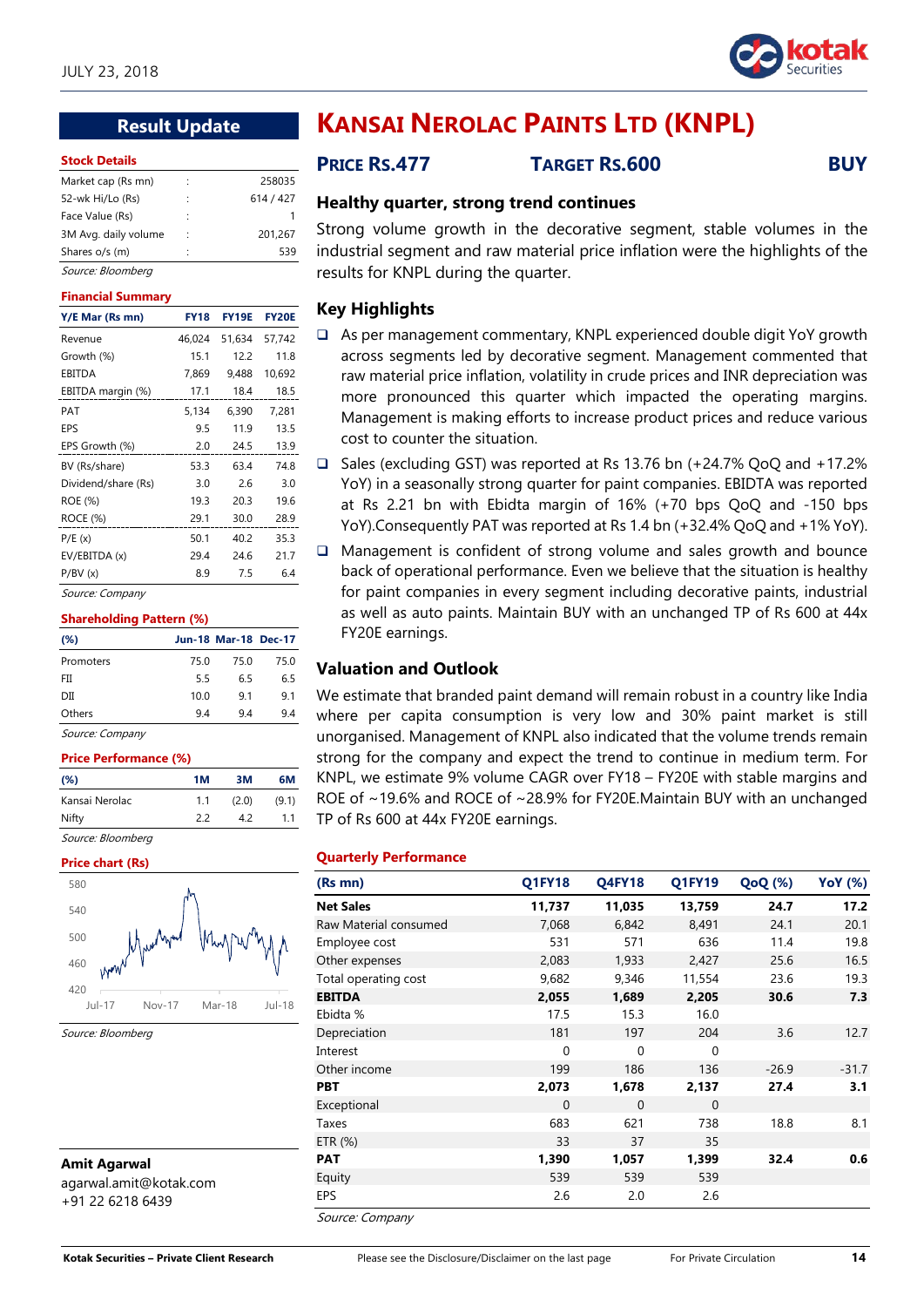

### **Raw Material and Pricing Power**

Paint Industry uses two key raw material including crude derivatives and Titanium Dioxide. The Paint industry is experiencing increase in prices of raw material since the last 3 quarters. Almost  $~60\%$  of the raw material are crude derivatives and with crude at \$73/barrel (+30% YoY), prices of crude derivatives have also increased. Even prices of pigments like Titanium Dioxide, Iron oxide and Zinc oxide have increased. Even INR volatility has contributed to cost inflation for the company. To counter this, the management of paint companies including KNPL have resorted to price increase and cost optimization. We expect KNPL to completely pass on cost inflation to consumers by end of Q2FY19 and return to high double digit operating margins



Source: Bloomberg Source: Bloomberg Source: Bloomberg Source: Bloomberg Source: Bloomberg

### **Sales was driven by all the segments**

Management indicated the sales performance of Q1FY19 could be attributed to:

- Double digit volume growth in the decorative segment post the festive season
- Strong automotive demand and Improved capex cycle in the economy (primarily government projects) leading to healthy demand in the industrial segment

### **Automobile demand remains strong in India**

Industrial segment contributes ~45% to KNPL's revenues with automotive segment contributing 75% of the industrial segment revenues. KNPL's strong dominance in automotive paints segment is supplemented by its parent Kansai's association with global OEMs that have a strong presence in India.

Going forward the following factors would keep the demand momentum strong for automobiles:

- Increasing disposal income,
- Seventh pay commission pay-out
- Expectation of normal monsoon
- Strong exports and
- Several new launches by all the companies (as announced in Auto Expo 2018)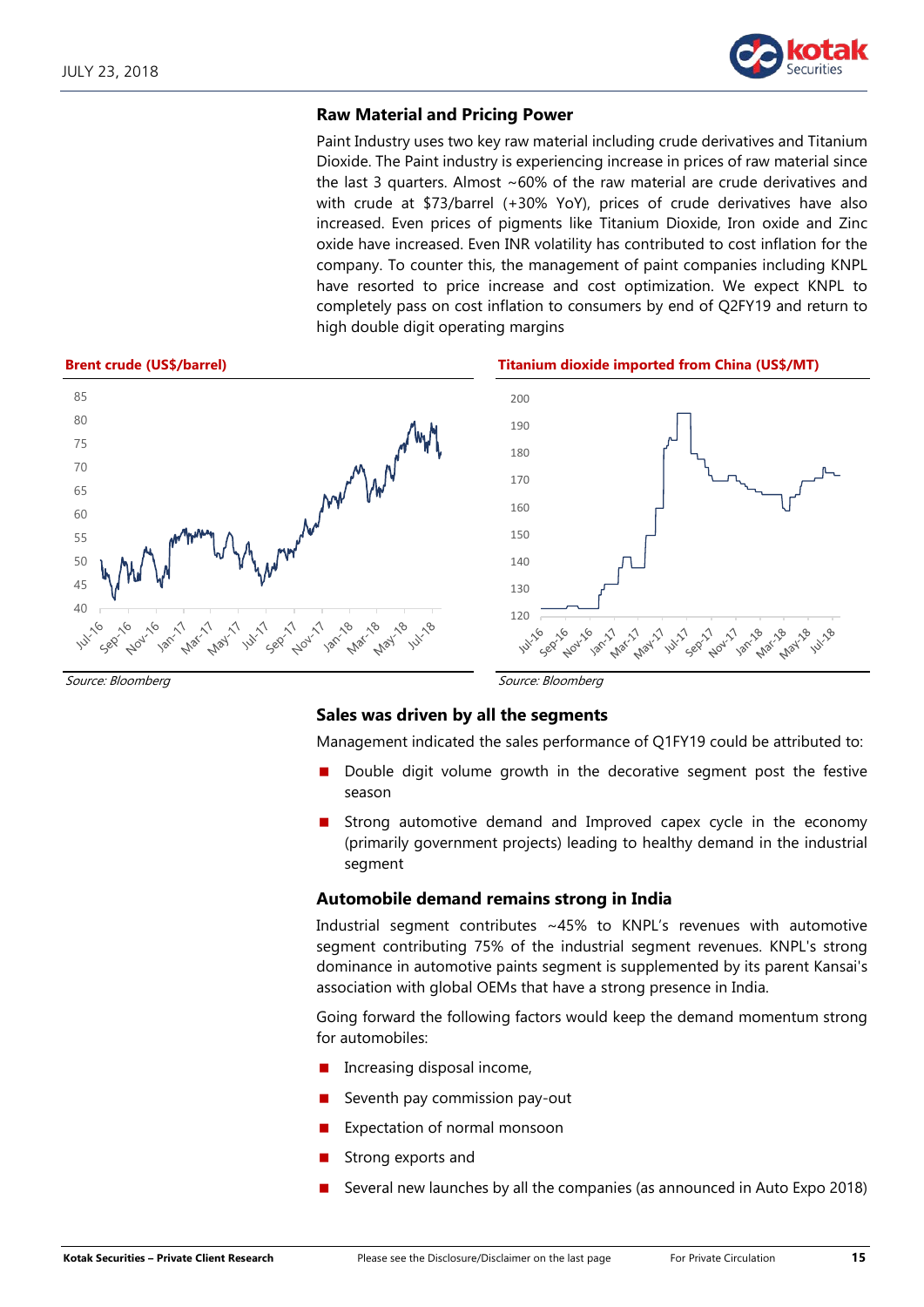

#### **Domestic car production data**

|            | <b>FY12</b> | <b>FY13</b> | <b>FY14</b>                                       | <b>FY15</b> |    |      | <b>FY16 FY17 FY18 Q1FY19</b> |         |
|------------|-------------|-------------|---------------------------------------------------|-------------|----|------|------------------------------|---------|
| Total      | 3,125,800   | 3,236,568   | 3,092,783 3,222,946 3,413,859 3,791,000 4,090,000 |             |    |      |                              | 864,000 |
| YoY Growth | 6.1         | 3.5         | $-4.4$                                            | 4.2         | 59 | 11.0 | 7.9                          |         |

Source: SIAM

#### **Decorative segment expected to remain strong**

KNPL has maintained a low double digit volume growth rate in the decorative segment for the last 12 quarters in the decorative segment outperforming the performance of market leader Asian Paints and peer Berger Paints driven by:

- 1) New product offerings New product launches which are eco-friendly, lead free, low VOC etc.
- 2) Aggressive marketing by KNPL- KNPL is one of the largest spender on Advertisement, which is around 9% of the decorative segment revenue as against 6% of Asian Paints and Berger
- 3) Improving geographical reach north India is the strongest market for KNPL, now the company is focussing on West and South (which are strongholds of Asian Paints)
- 4) Huge Dealer Base Company current has 20000+ dealers which is growing at 10% CAGR. These dealers are serviced through 102 depots.
- 5) Aggressive sales pitch and higher dealer margins
- 6) Connecting directly with the customers through initiatives like tinting machines- 75% of the dealers of the company have tinting machines
- 7) Other factors like increasing disposable income, shortening painting cycle to 5 years (from 10 years over a decade) and increase in per-capita consumption to 3.3 kg (from 1.5 kg over a decade)

## **Facilities and Capex**

KNPL has four manufacturing facilities situated at Lote in Maharashtra, Bawal at Haryana, Jainpur in UP and Hosur in Tamil Nadu. During FY16, KNPL sold its factory land in Chennai and is in process of starting manufacturing facilities in Gujarat and Punjab. Installed capacity currently stands at ~431,000 tonnes with utilization rate of ~75%. Healthy addition of capacities is a lead indicator that the demand for paints is going to remain healthy over the next few years

#### **Current and upcoming facilities of KNPL**

|                 |                            | <b>Capacity in Metric tonnes</b> |               |               |
|-----------------|----------------------------|----------------------------------|---------------|---------------|
| <b>Capacity</b> | Year                       | <b>Addition</b>                  | <b>Annual</b> | Capex (Rs bn) |
| Existing        | FY17/FY18                  | 67,000                           | 431,000       | 3.5           |
| Addition        | <b>FY19</b><br><b>FY20</b> | 36,000                           | 467,000       | 1.8           |
|                 | <b>FY21</b>                | 60,000                           | 527,000       | 1.8           |

Source: Company

#### **Latest development – reduction in GST a big positive for the company**

Paint industry was paying excise of 12.5% and 15% VAT under the old regime. So introduction of GST rate of 28% in July 2017 did not change the price at the consumer end with some adjustment happening only at the dealer end.

Post the current reduction of GST rate from 28% to 18%, we expect paint companies (they had shown intent earlier also) to reduce the prices and pass on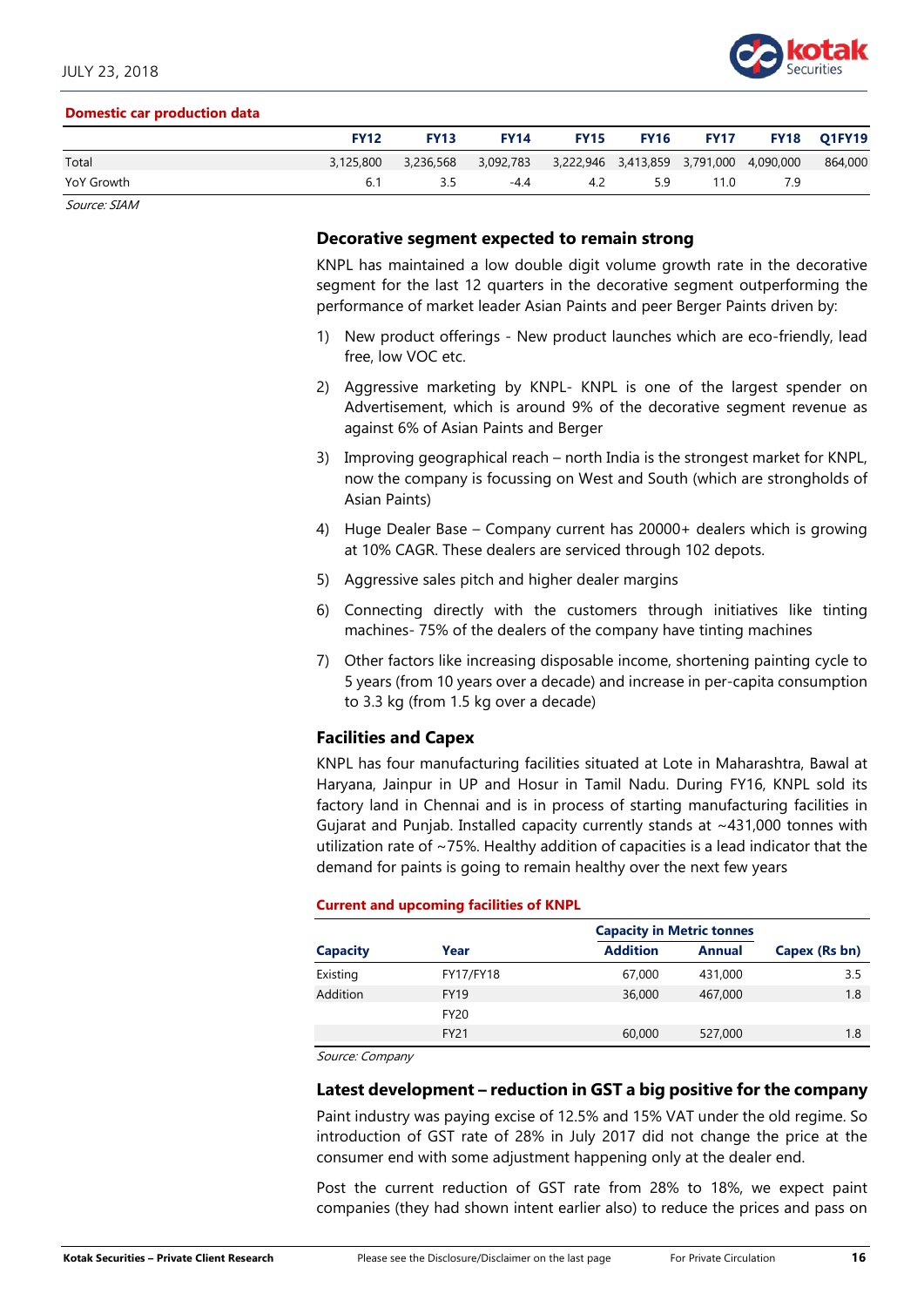

the benefit partially to consumers which is estimated to boost the volumes for paint industry. Partially the benefit of lower GST would be retained by the paint companies as a cushion against rising raw material prices. Both the reactive steps by the industry would aid the margins and bottom line of paint companies going forward.

# **Company background**

Kansai Nerolac Paints Ltd. (KNPL), a subsidiary of Kansai Paint, Japan, is one of India's leading paint companies and the largest player in the industrial segment. KNPL had its beginning as Gahagan Paints and Varnishes Co. Ltd. in the year 1920. In over 93 years of its existence the Company has built a strong brand and gained a reputation for high quality, innovation and differentiated product offerings. The Company has 4 manufacturing facilities at Lote in Maharashtra, Bawal in Haryana, Jainpur in UP and in Hosur in Tamil Nadu with a total capacity of 4.31 lakh metric tonnes per annum. The company is the market leader in the automotive coating segment in India with a dominant market share. Over the years, it has maintained its leadership position in the Industrial Coatings segment with a wide range of products in the Automotive, Powder, General Industrial and High performance Coatings space.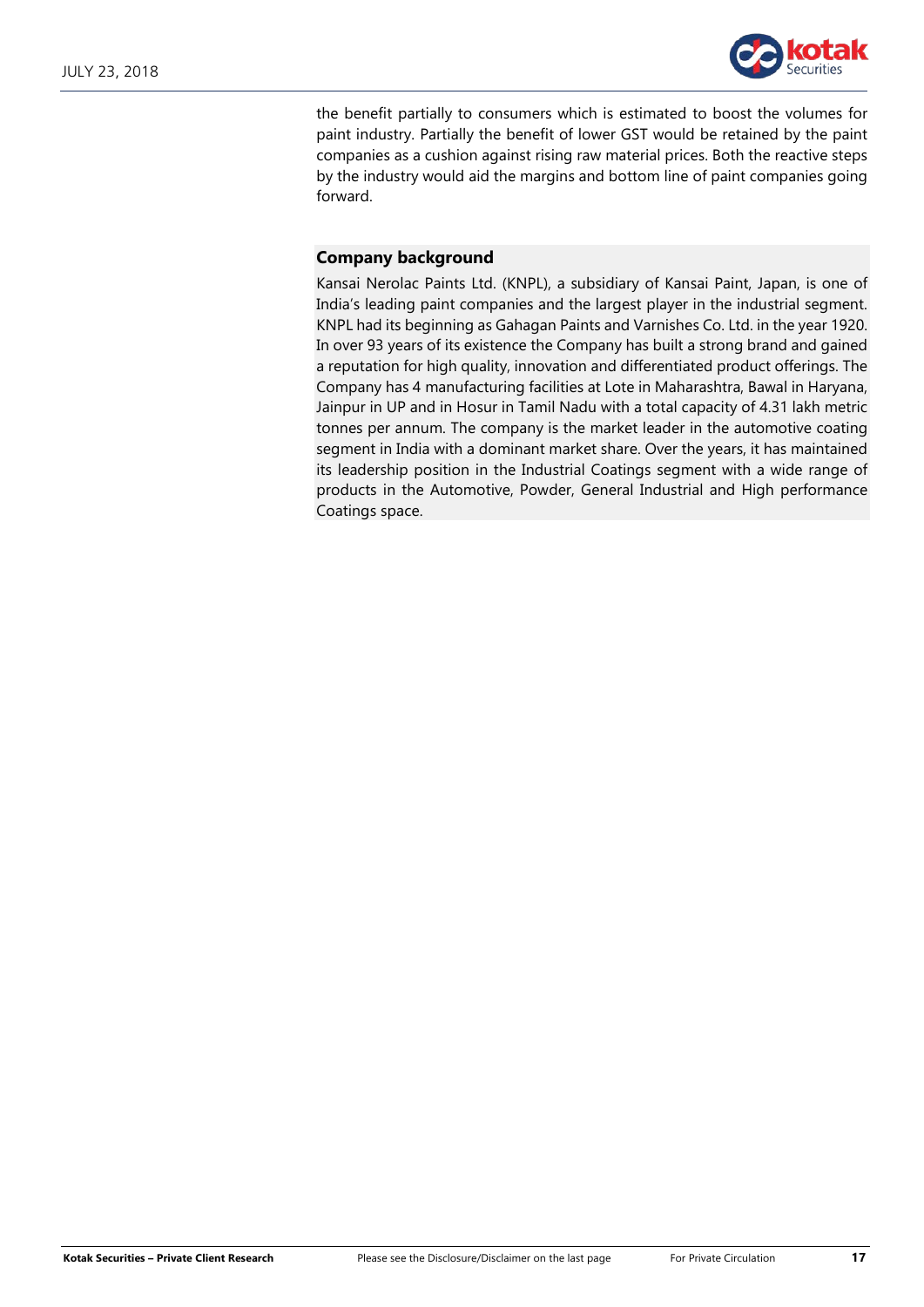# **Financials: Consolidated**

### **Profit and Loss Statement (Rs mn)**

| (Year-end March)            | <b>FY17</b> | <b>FY18</b> | <b>FY19E</b> | <b>FY20E</b> |
|-----------------------------|-------------|-------------|--------------|--------------|
| <b>Revenues</b>             | 39,996      | 46,024      | 51,634       | 57,742       |
| % change YoY                | 4.4         | 15.1        | 12.2         | 11.8         |
| Raw material cost           | 21,265      | 24,986      | 27,395       | 30,583       |
| Employee cost               | 1,472       | 1,693       | 1,897        | 2,117        |
| Other expenses              | 9,978       | 11,476      | 12,855       | 14,350       |
| <b>Total Operating expd</b> | 32,715      | 38,155      | 42,146       | 47,050       |
| <b>EBITDA</b>               | 7,281       | 7,869       | 9,488        | 10,692       |
| Depreciation                | 695         | 759         | 750          | 775          |
| <b>EBIT</b>                 | 6,586       | 7,110       | 8,738        | 9,917        |
| Other income                | 981         | 725         | 800          | 950          |
| Interest expense            | 0           | 0           | 0            | 0            |
| <b>Profit before tax</b>    | 7,567       | 7,835       | 9,538        | 10,867       |
| Tax                         | 2,536       | 2,701       | 3,148        | 3,586        |
| ETR (%)                     | 33.5        | 34.5        | 33.0         | 33.0         |
| Profit after tax            | 5,031       | 5,134       | 6,390        | 7,281        |
| Minorities& Associates      | 0           | 0           | 0            | O            |
| <b>Net income</b>           | 5,031       | 5,134       | 6,390        | 7,281        |
| % change YoY                | 41.0        | 2.0         | 24.5         | 13.9         |
| Shares outstanding (m)      | 539         | 539         | 539          | 539          |
| <b>EPS</b>                  | 9.3         | 9.5         | 11.9         | 13.5         |

Source: Company, Kotak Securities – Private Client Research

#### **Cash flow Statement**

| <b>FY17</b> | <b>FY18</b> | <b>FY19E</b>                       | <b>FY20E</b> |
|-------------|-------------|------------------------------------|--------------|
| 5,031       | 5,134       | 6,390                              | 7,281        |
| 1,456       | 1,569       | 1,694                              | 1,851        |
| (2, 293)    | (307)       | (1,269)                            | (1, 566)     |
| 4,194       | 6,396       | 6,816                              | 7,566        |
| (2,018)     | (3,482)     | (3,405)                            | (2,363)      |
| 165         | (165)       |                                    |              |
|             | (3, 647)    | (3,405)                            | (2,363)      |
|             |             |                                    |              |
|             | (10)        | (3)                                |              |
| (1,908)     | (1,654)     | (1,908)                            | (2,226)      |
|             |             |                                    |              |
| (1,908)     | (1,664)     | (1,911)                            | (2,226)      |
| 433         | 1,086       | 1,500                              | 2,976        |
| 4,343       | 4,776       | 5,871                              | 7,375        |
| 4,776       | 5,861       | 7,372                              | 10,351       |
|             |             | Cash flow from investments (1,853) |              |

Source: Company, Kotak Securities – Private Client Research



#### **Balance sheet (Rs mn)**

| (Year-end March)          | <b>FY17</b>      | <b>FY18</b> | <b>FY19E</b> | <b>FY20E</b> |
|---------------------------|------------------|-------------|--------------|--------------|
| Cash                      | 4,776            | 5,871       | 7,375        | 10,351       |
| Debtors                   | 5,904            | 6,771       | 7,795        | 9,046        |
| Inventory                 | 7,032            | 7,640       | 8,795        | 10,206       |
| Other current assets      | 2,117            | 1,910       | 2,199        | 2,552        |
| Total current assets      | 15,053           | 16,321      | 18,789       | 21,804       |
| LT investments            | 835              | 1,000       | 1,000        | 1,000        |
| Net fixed assets          | 11,094<br>13,817 |             | 16,471       | 18,059       |
| <b>Total assets</b>       | 31,758           | 37,009      | 43,636       | 51,215       |
|                           |                  |             |              |              |
| Creditors                 | 5,607            | 6,430       | 7,402        | 8,590        |
| Other current liabilities | 1,377            | 1,515       | 1,742        | 2,003        |
| Total current liabilities | 6,984            | 7,945       | 9,144        | 10,593       |
| LT debt                   | 330              | 330         | 330          | 330          |
| Minority Interest         | 0                | $\Omega$    | 0            | $\Omega$     |
| <b>Equity Capital</b>     | 539              | 539         | 539          | 539          |
| Reserves                  | 23,905           | 28,195      | 33,622       | 39,753       |
| Networth                  | 24,444           | 28,734      | 34,161       | 40,292       |
| <b>Total liabilities</b>  | 31,758           | 37,009      | 43,636       | 51,215       |
| <b>BVPS (Rs)</b>          | 45.4             | 53.3        | 63.4         | 74.8         |

Source: Company, Kotak Securities – Private Client Research;

#### **Ratio Analysis**

| (Year-end March)                | <b>FY17</b> | <b>FY18</b> | <b>FY19E</b> | <b>FY20E</b> |
|---------------------------------|-------------|-------------|--------------|--------------|
| EBITDA margin (%)               | 18.2        | 17.1        | 18.4         | 18.5         |
| EBIT margin (%)                 | 16.5        | 15.4        | 16.9         | 17.2         |
| Net profit margin (%)           | 12.6        | 11.2        | 12.4         | 12.6         |
| ROE (%)                         | 22.4        | 19.3        | 20.3         | 19.6         |
| <b>ROCE (%)</b>                 | 33.1        | 29.1        | 30.0         | 28.9         |
| <b>DPS</b>                      | 3.0         | 2.6         | 3.0          | 3.5          |
| Dividend payout (%)             | 37.9        | 32.2        | 29.9         | 30.6         |
| Working capital turnover (days) | 63.2        | 65.2        | 63.7         | 65.9         |
| Debt Equity (x)                 | 0.0         | 0.0         | 0.0          | 0.0          |
| PER (x)                         | 51.1        | 50.1        | 40.2         | 35.3         |
| P/C(x)                          | 39.6        | 38.4        | 31.8         | 28.2         |
| Dividend yield (%)              | 0.6         | 0.5         | 0.6          | 0.7          |
| P/B(x)                          | 10.5        | 8.9         | 7.5          | 6.4          |
| EV/Sales (x)                    | 6.3         | 5.5         | 4.9          | 4.4          |
| EV/EBITDA (x)                   | 30.6        | 29.4        | 24.6         | 21.7         |

Source: Company, Kotak Securities – Private Client Research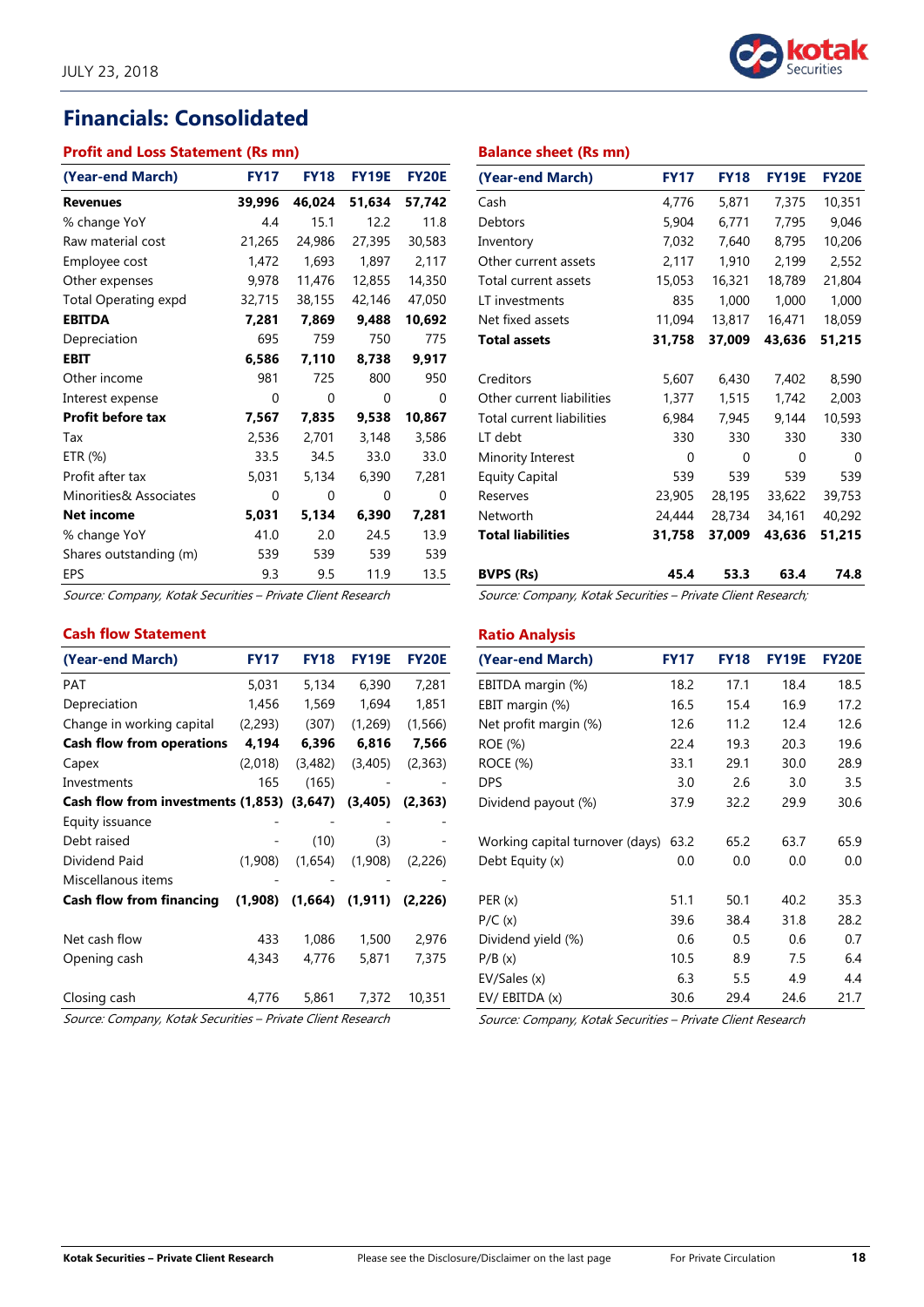

| <b>Forthcoming events</b> |                                                                                                          |  |
|---------------------------|----------------------------------------------------------------------------------------------------------|--|
| <b>Date</b>               | <b>Event</b>                                                                                             |  |
| $23$ -Jul                 | ACC, Hindustan Zinc, Saregama earnings expected                                                          |  |
| $24$ -Jul                 | Asian Paint, Century Ply, Kajaria Ceramics, Radico Khaitan earnings expected                             |  |
| $25 -$ Jul                | Crompton Greaves, Hero MotoCorp, JSW Steel, KPIT, L&T earnings expected                                  |  |
| $26$ -Jul                 | Biocon, Colgate Palmolive, Concor, Dr. Reddy's, Eveready Ind, ITC, Jindal Stainless                      |  |
|                           | (Hisar), Maruti Suzuki India, Petronet LNG, Tata Power earnings expected                                 |  |
| $27 -$ Jul                | Bank of Baroda, Genus Power, HCL Tech, ICICI Bank earnings expected                                      |  |
| $28 - Jul$                | Balmer Lawrie, JK Cement, Persistent earnings expected                                                   |  |
| $30 - Jul$                | Axis Bank, GSPL, HDFC, IDFC, IDFC Bank, Shree Cement, Tech Mahindra earnings<br>expected                 |  |
| $31 -$ Jul                | BEL, Bludart, Castrol India, Dabur, MGL, Redington, Supreme Ind, Tata Motors,<br>Tech Mahindra, Vedanta, |  |

Source: www.bseindia.com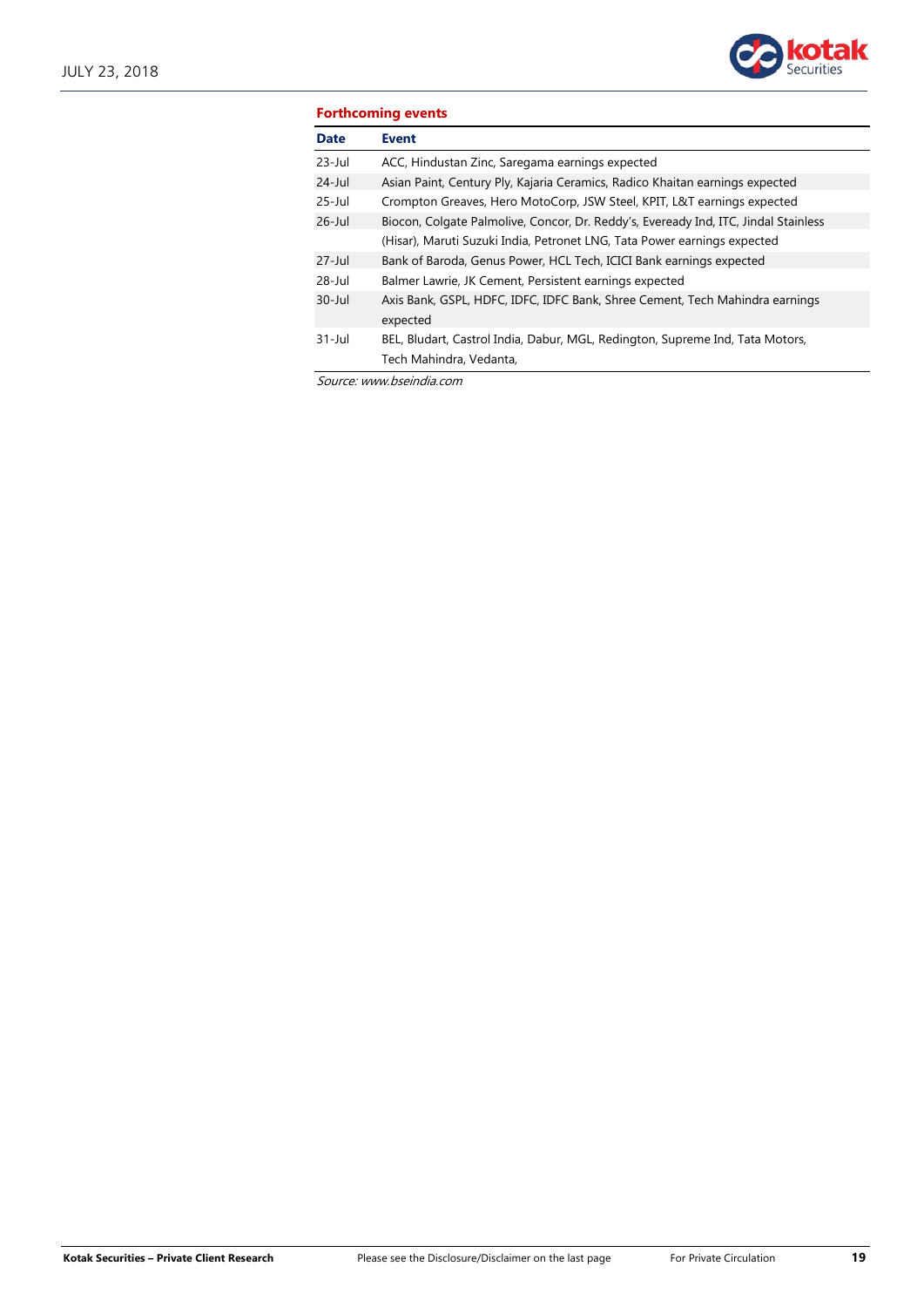

## **RATING SCALE**

| <b>Definitions of ratings</b> |                              |                                                                                                                                                                                                                                                                                                                                                                                                                                        |
|-------------------------------|------------------------------|----------------------------------------------------------------------------------------------------------------------------------------------------------------------------------------------------------------------------------------------------------------------------------------------------------------------------------------------------------------------------------------------------------------------------------------|
| <b>BUY</b>                    |                              | We expect the stock to deliver more than 12% returns over the next 12 months                                                                                                                                                                                                                                                                                                                                                           |
| <b>ACCUMULATE</b>             | $\overline{\phantom{m}}$     | We expect the stock to deliver 5% - 12% returns over the next 12 months                                                                                                                                                                                                                                                                                                                                                                |
| <b>REDUCE</b>                 |                              | We expect the stock to deliver 0% - 5% returns over the next 12 months                                                                                                                                                                                                                                                                                                                                                                 |
| <b>SELL</b>                   |                              | We expect the stock to deliver negative returns over the next 12 months                                                                                                                                                                                                                                                                                                                                                                |
| <b>NR</b>                     |                              | Not Rated. Kotak Securities is not assigning any rating or price target to the stock. The<br>report has been prepared for information purposes only.                                                                                                                                                                                                                                                                                   |
| <b>SUBSCRIBE</b>              | $\qquad \qquad \blacksquare$ | We advise investor to subscribe to the IPO.                                                                                                                                                                                                                                                                                                                                                                                            |
| <b>RS</b>                     |                              | Rating Suspended. Kotak Securities has suspended the investment rating and price target<br>for this stock, either because there is not a Sufficient fundamental basis for determining, or<br>there are legal, regulatory or policy constraints around publishing, an investment rating or<br>target. The previous investment rating and price target, if any, are no longer in effect for this<br>stock and should not be relied upon. |
| <b>NA</b>                     |                              | Not Available or Not Applicable. The information is not available for display or is not<br>applicable                                                                                                                                                                                                                                                                                                                                  |
| NΜ                            | $\overline{\phantom{m}}$     | Not Meaningful. The information is not meaningful and is therefore excluded.                                                                                                                                                                                                                                                                                                                                                           |
| <b>NOTE</b>                   |                              | Our target prices are with a 12-month perspective. Returns stated in the rating scale are our<br>internal benchmark.                                                                                                                                                                                                                                                                                                                   |

#### **FUNDAMENTAL RESEARCH TEAM**

sanjeev.zarbade@kotak.com

**Teena Virmani Sumit Pokharna Pankaj Kumar Jayesh Kumar** Construction, Cement, Building Mat Oil and Gas, Information Tech Midcap Economy teena.virmani@kotak.com sumit.pokharna@kotak.com pankajr.kumar@kotak.com kumar.jayesh@kotak.com<br>+91 22 6218 6432 +91 22 6218 6438 +91 22 6218 6434 +91 22 6218 5373 +91 22 6218 6432

**Rusmik Oza Arun Agarwal Amit Agarwal Nipun Gupta Krishna Nain** Head of Research **Auto & Auto Ancillary** Transportation, Paints, FMCG Information Tech, Midcap Special Situations rusmik.oza@kotak.com arun.agarwal@kotak.com agarwal.amit@kotak.com nipun.gupta@kotak.com krishna.nain@kotak.com +91 22 6218 6441 +91 22 6218 6443 +91 22 6218 6439 +91 22 6218 6433 +91 22 6218 7907

**Sanjeev Zarbade Ruchir Khare Jatin Damania Cyndrella Carvalho K. Kathirvelu** Cap. Goods & Cons. Durables Cap. Goods & Cons. Durables Metals & Mining, Midcap Pharmaceuticals Production<br>Conjeev.zarbade@kotak.com ruchir.khare@kotak.com jatin.damania@kotak.com cyndrella.carvalho@kotak.com k.kathirvelu@ +91 22 6218 6424 +91 22 6218 6431 +91 22 6218 6440 +91 22 6218 6426 +91 22 6218 6427

**TECHNICAL RESEARCH TEAM**

**Shrikant Chouhan Amol Athawale** [shrikant.chouhan@kotak.com](mailto:shrikant.chouhan@kotak.com) [amol.athawale@kotak.com](mailto:amol.athawale@kotak.com) +91 22 6218 5408 +91 20 6620 3350

**DERIVATIVES RESEARCH TEAM**

+91 79 6607 2231 +91 22 6218 6420 +91 22 6218 5497 +91 33 6625 9810

**Sahaj Agrawal Malay Gandhi Prashanth Lalu Prasenjit Biswas, CMT, CFTe** [malay.gandhi@kotak.com](mailto:malay.gandhi@kotak.com) [prashanth.lalu@kotak.com](mailto:prashanth.lalu@kotak.com) [prasenjit.biswas@kotak.com](mailto:prasenjit.biswas@kotak.com)